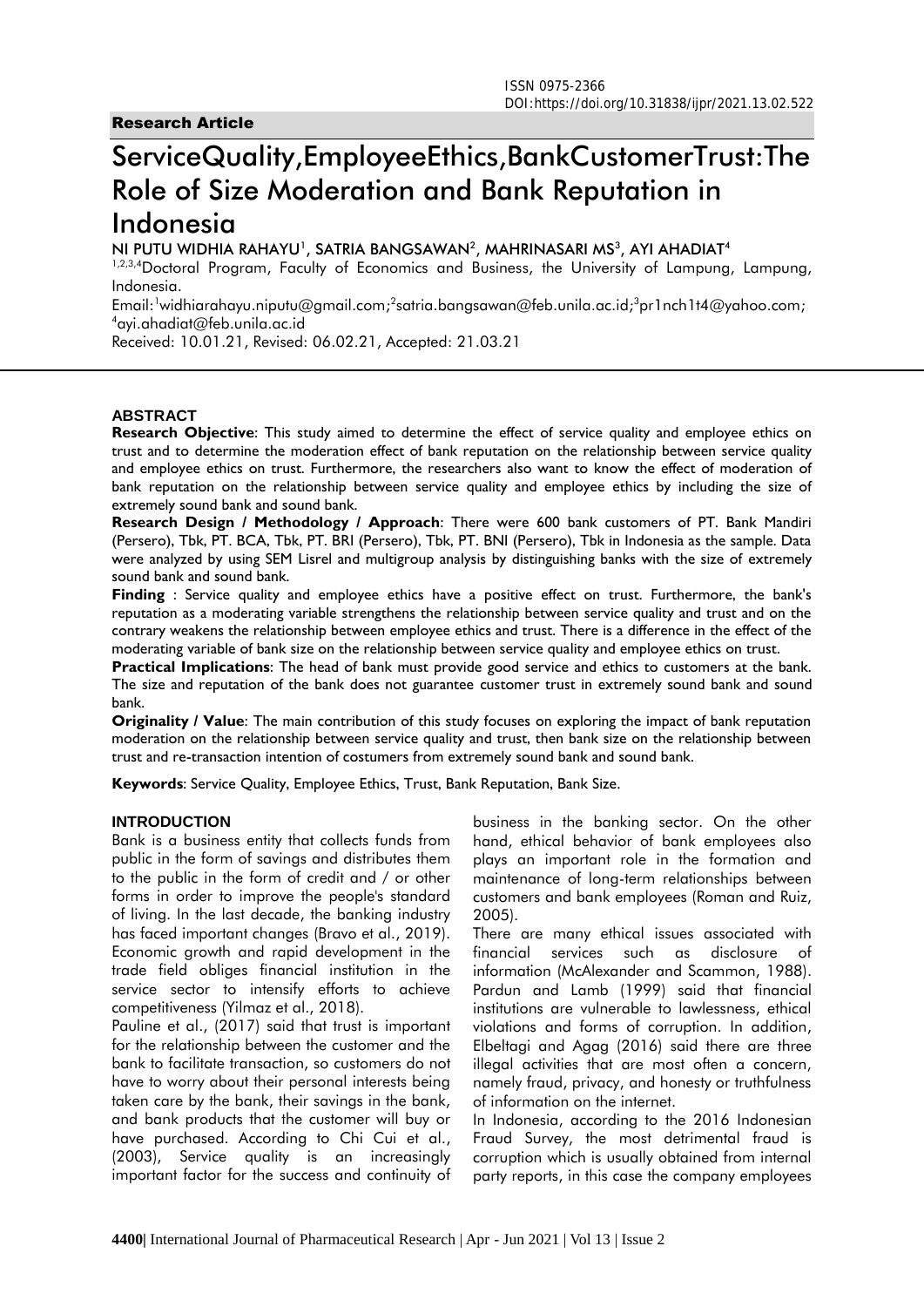themselves. Institutions that suffer losses due to fraud are mostly found in government institutions and State-Owned Enterprises (in Indonesian: Badan Usaha Milik Negara or BUMN. The industrial sectors that have suffered the most from fraud are the government and banking. Weaknesses of control that causes fraud are the attitude of superiors who cannot be role models, lack of internal control, and overriding internal control. Positions of fraud perpetrators are manager, director, and employee. The financial and operational departments are the places where fraud is most often committed.

The importance of the study about service quality and employee ethics at the bank is first, to contribute in the bank governance optimally in order it can create good bank performance. One of measures of a good bank performance is the absence of fraud in the bank. Second, the largest source of bank funds is obtained from external funds, namely third party funds managed by the bank, therefore it is the duty of the bank to manage customer money properly so as to maintain the trust of bank customers. This is in line with the general principles of assessing the factors of Good Corporate Governance. Bank Indonesia Regulation Number 8/4 / PBI / 2006 concerns about the implementation of Good Corporate Governance for commercial banks in order to improve bank performance, protect the interests of stakeholders and increase compliance with applicable laws and regulations as well as ethical values generally accepted in the banking industry, it is necessary to implement Good Corporate Governance. A decrease in the soundness level in the form of a decrease in the rating of management factors in assessing the soundness level and an increase in the quality of the implementation of Good Corporate Governance is one of the efforts to strengthen the internal condition of the national banking system. Many banking cases occur in Indonesia, even though these banks are the banks that get the predicate of extremely sound bank and sound bank with the largest asset. From the previous research, Julian and Ramaseshan (1994) said that if service companies in the banking sector provide high quality products and services, it will increase their reputation. Then, perceived reputation is indeed a factor in creating trust (Casalo et al., 2007; Mukherjee and Nath, 2003; Yap et al., 2010).

Not only reputation, a company that can be trusted can also be seen from the size of the company (Doney & Cannon, 1997). In line with Jarvenpaa et al., (2000) which says that a large company will perform well in order the size of the company can grow. Furthermore, Yap et al.,

(2010) stated that if the branch office service is poor, then the size of the bank cannot be relied to build trust.

Parasuraman et al., (1985) said that service quality is the result of a comparison of expectation with performance. Hellier et al., (2003) said that service quality is the customer's overall assessment of service delivery process standard. Sultan and Wong (2012) said that service quality is a cognitive process of assessing service quality which is a psychological result of perception, learning, reasoning, and understanding of service attributes. Akter et al., (2013) said that service quality is the consumer's perception of benefits and advantages of expected health services. Yap et al., (2010) said that the concept of service quality revolves around disconfirming expectation about the service received.

In the banking sector, longstanding relationship with customer can only be achieved through the delivery of high quality services (Lassar et al., 2000). Especially with the increasing number of banks, customers can choose a bank that offers them a better quality service (Moghavvemi et al., 2018). When customers assess service quality, they can use various different standards according to its interest (Parasuraman et al., 2005), Therefore, it is important for banks to identify and manage the dimension of service quality that will lead to a competitive advantage with their customers (Mittal et al., 2015).

Considering the importance of service quality, there are several dimensions proposed to measure service quality. The most widely used measurement is the service quality model developed by Parasuraman et al., (1988) with dimensions of reliability, assurance, physical evidence, empathy, responsiveness adopted by the next researcher (Boonlertvanich, 2019; Namahoot and Laohavichien, 2018; Yap et al., (2010); Cho and Hu, 2009; Wang et al., 2003; Caruana, 2002; Bloemer et al., 1999; Angur et al., 1999; Cronin and Taylor, 1992; Babakus and Boller, 1992).

Several research results indicated that service quality had a positive effect on trust (Bravo et al., 2019; Boonlertvanich, 2019; Namahoot and Laohavichien, 2018; Akter et al., 2013; Chenet et al., 2010; Zhou et al., 2009; Cho and Hu, 2009; Poolthong and Mandhacitara, 2009; Eisingerich and Bell, 2008; Gounaris, 2005). Meanwhile, the results of the study conducted by Paparoidamis et al., (2017) shows that the performance of coffee consultants in sales service quality is not positively related to the level of customer trust in coffee consultants in France. It's the same with Chiou and Droge (2006) said that the services quality in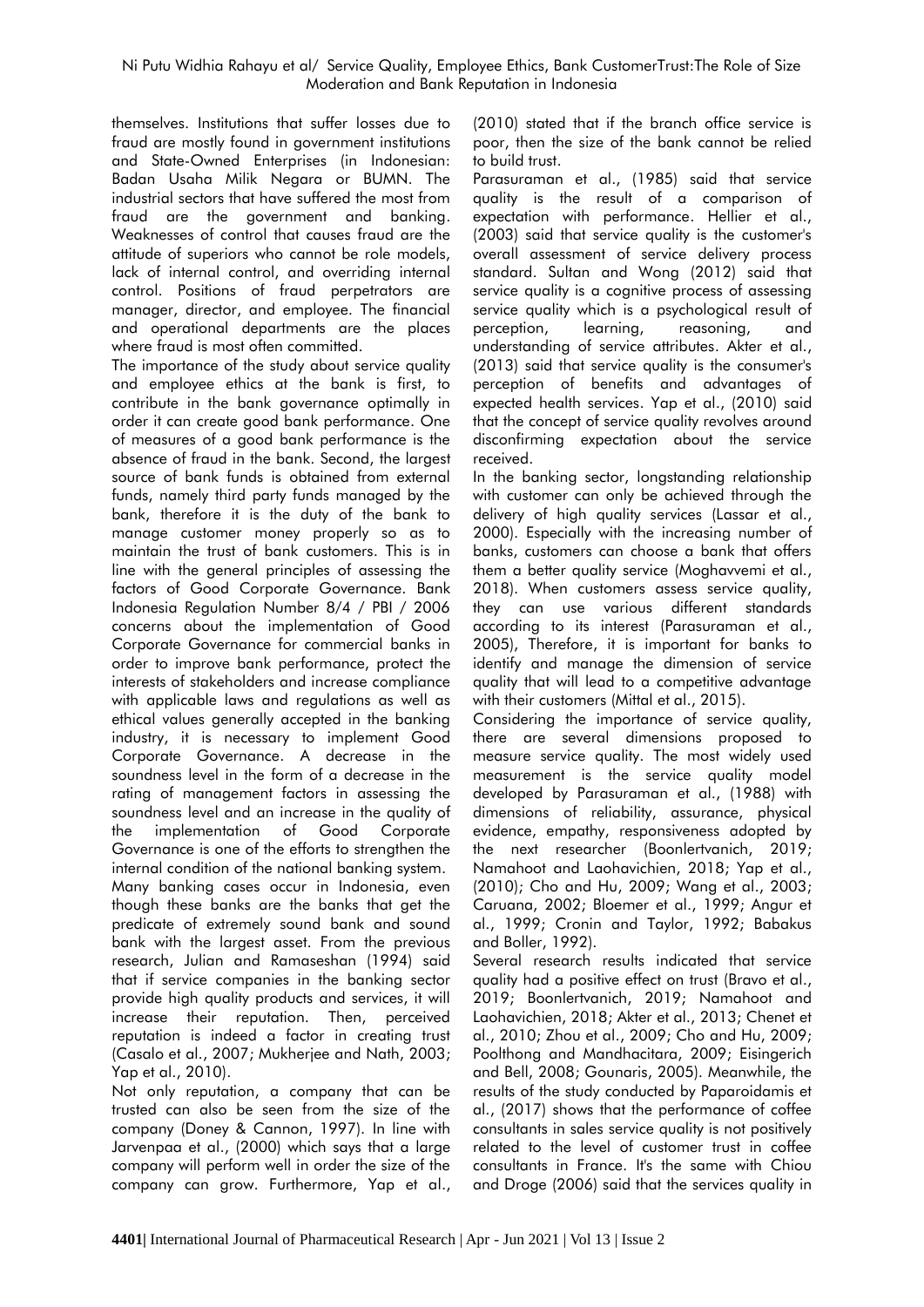the form of facilities in cosmetic companies is not positively related to consumer confidence.

Ethics is also an issue in financial services (Dunfee and Gunther, 1999). Roman and Munuera (2005) said ethical sales behavior is a fair and honest act that allows salespeople to build longterm relationship with customers based on customer satisfaction and trust. Roman (2007); Elbeltagi and Agag (2016) said that consumers' perceptions of online seller ethics are consumers' perceptions of the integrity and responsibility of companies that try to agree with consumers in a confidential, fair, and honest manners, which will ultimately protect consumers' interests.

There are several dimensions to measure ethics, namely integrity, empathy, steadfastness, kindness, enthusiasm, and caution (Chun, 2005). Furthermore, the ethical dimensions are confidentiality, accuracy and integrity, and ownership (Yang et al., 2009). The most widely used ethical measures are security, confidentiality, non-deception, compliance or reliability (Yang et al., 2019; Elbeltagi and Agag, 2016; Limbu et al., 2011; Roman and Cuestas, 2008; Roman 2007).

Ethic also affects trust. There are several empirical research results with the finding that there is a positive relationship between ethic and trust (Sharma and Banati, 2020; Nadeem and Al-Imamy, 2020; Yang et al., 2019; Agag, 2019; Elbeltagi and Agag, 2016; Roman, 2007; Roman and Ruiz, 2005; Roman, 2003; Lagace et al., 2001) Meanwhile, the results of research conducted by Yang et al., (2019) show that consumer perceptions of online seller ethics do not have a positive impact on consumer trust.

Financial institution is an abstract services characterized by trust, therefore it is difficult to fully understand consumers (Roman, 2003). Anderson and Weitz (1989) said trust is one party's belief that its need will be met in the future by actions taken by the other party. Crosby et al., (1990) said that trust is the self-belief that a seller can be relied on so the customer's long-term interest will be served. Chiu et al., (2012) said that trust is a general belief that another party can be trusted based on the assumption that other parties in a social exchange will not act opportunistically but will behave ethically. Akter et al., (2013) said that trust is a consumer's perception of the reliability and integrity expected from healthcare. Hurley et al., (2014) said that trust is an assessment of a person's selfconfidence in a person, group, organization or system where there is uncertainty and risk.

Chai et al., (2015) said that the cognitive trust raised by the service provider's expertise, namely competence, credential, and reliability, while

affective trust was raised by the service provider's attitude, namely polite, friendly, and fun. Pauline et al., (2017) said that trust is the consumer's expectation that the bank will keep its promises and act according to the agreed promises, procedures and results. Yap et al., (2010) said that there are two signals used by customers to evaluate their trust to e-banking, namely the normal situation and structural guarantee.

There are several dimensions proposed to measure trust, namely perceived risk, information technology, and reputation (Mukherjee and Nath, 2003). Furthermore, ability, virtue, integrity can be predicted and trusted (Schumann et al., 2010). Then, competent, virtue, and problem-solving orientation (Shainesh, 2012). Then, competence, stability, integrity, customer orientation, transparency, and value match (Pauline et al., 2017). The dimensions of trust that are widely used are affective trust and cognitive trust (Chai et al., 2015; Sekhon et al., 2014; Johnson and Grayson, 2005).

In maintaining a sustainable competitive advantage over the long term, it is important to improve service quality in order to build and enhance reputation (Wang et al., 2003). Doney and Canon (1997) said that the reputation of a service provider is the extent to which service companies and customers believe that the service provider is honest and care about their customers. Fombrun et al., (2000) said that reputation is a collective assessment of a company's ability to deliver valuable result for stakeholder group. Schultz et al., (2001) said that reputation is a company judgment made by a group of people based on perceptions and judaments.

Ou et al., (2006) the company's reputation is more stable, long-term, collective assessment by outsiders of the actions and achievements of an organization. Walsh and Beatty (2007) said that reputation is the overall evaluation of customers based on their reactions to goods, services, company communication activities, interactions with the company and or its representatives (for example employees, management) and / or known company activities. Keh and Xie (2009) said that building a good reputation is a longterm process within the organization, so it is an intangible asset that is difficult for competitors to imitate.

Ruiz et al., (2016) said that the company's reputation is an indicator of overall quality of business actions which is a valuable resource that is difficult to imitate. Reputation is also the influence, assessment and stakeholder perception of a business based on previous performance (Barnett et al., 2006; Tucker and Melewar, 2005).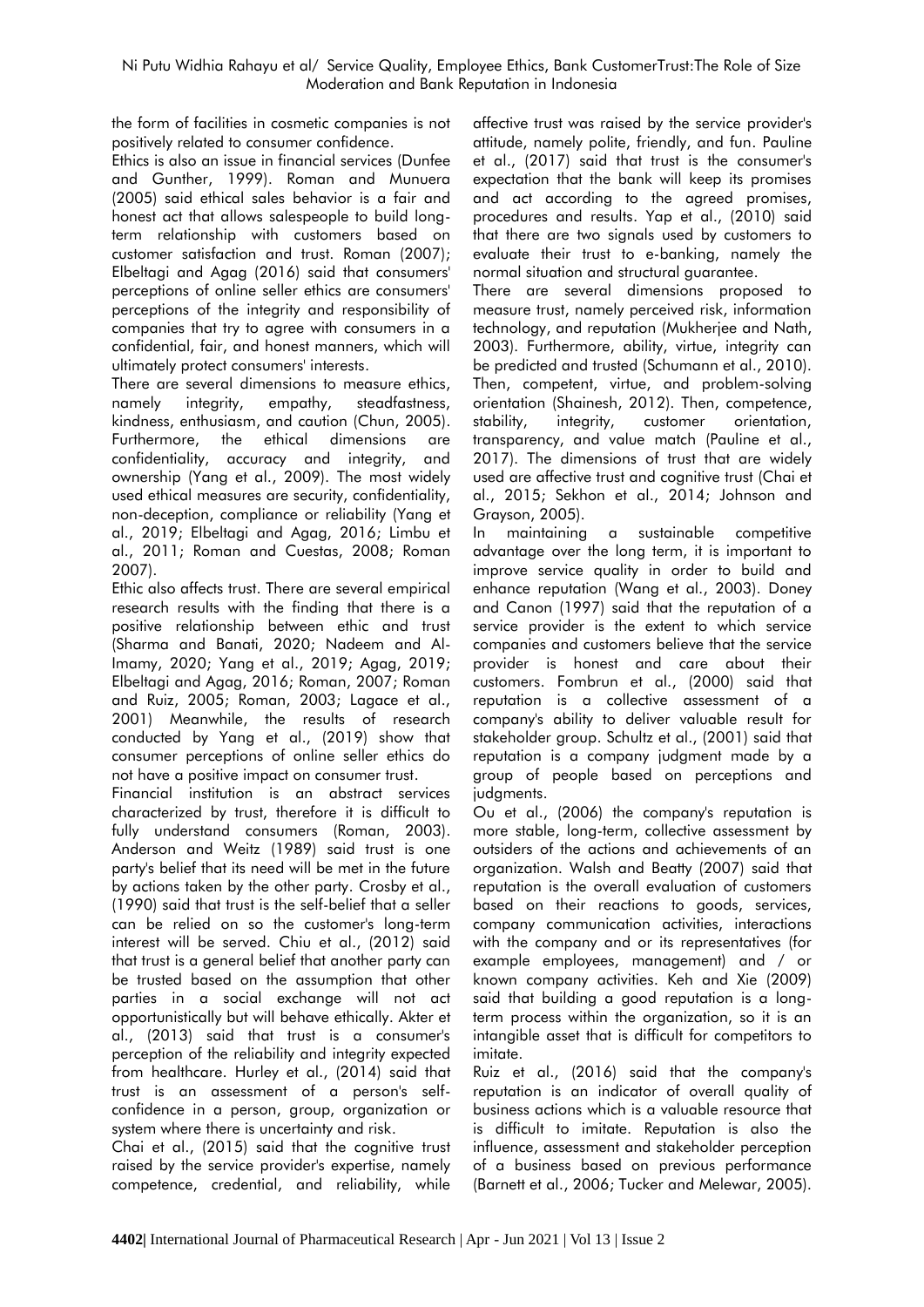Park et al., (2014) and Tang (2007) said that the company's reputation is based on the customer's direct perception of the company's past actions. Wang et al., (2016) and Jalilvand et al., (2017) said that the company's reputation is an intangible asset that the company builds over time.

Most of the company's reputation is unidimensional which consists of 1 item (Mukherjee and Nath, 2003), 2 items (Osakwe et al., 2020; Wang et al., 2003; McKnight et al., 2002), 3 items (Sulivan and Kim, 2018; Ruiz et al., 2016; Ozkan and Tektas, 2016; Hung et al., 2012; Stanaland et al., 2011; Keh and Xie, 2009; Nguyen and LeBlanc, 2001; Doney and Canon, 1997, 4 items (Jalilvand et al., 2017; Aramburu and Peskador, 2017; Caruana and Ewing, 2010; Johnson and Grayson, 2005), 5 items (Engizek et al., 2017; Yap et al., 2010), 6 items (Zhang et al., 2011), 7 items (Ou et al., 2006), 29 items (Ganesan and Sridhar, 2016). Yap et al., (2010) said that the indicators of reputation were being honest, concerned, doing the job in the right way, having a good reputation, and being reliable.

There have been several previous studies regarding company reputation. Some have examined the company's reputation as an independent variable (Osakwe et al., 2020; Sulivan and Kim, 2018; Jalilvand et al., 2017; Ruiz et al., 2016; Hung et al., 2012; Zhang et al., 2011; Stanaland et al., 2011; Caruana and Ewing, 2010; Yap et al., 2010; Walsh et al., 2009; Keh and Xie, 2009; Johnson and Grayson, 2005). Some have examined the company's reputation as the dependent variable (Wailai et al., 2019; Engizek et al., 2017; Ruiz et al., 2016; Park et al., 2014; Caruana and Ewing, 2010; Wang et al., 2003; Doney and Canon, 1997). Some have examined the company's reputation as a mediating variable (Aramburu and Peskador, 2017; Ganesan and Sridhar, 2016; Bontis et al., 2007). And there were also those who examine the company's reputation as a moderating variable (Ozkan and Tektas, 2016).

Improved service quality and product quality will also increase reputation (Julian and Ramashesan, 1994). Osakwe et al., (2020) said that service attractiveness has a positive effect on a company's reputation. Wang et al., (2003) said in maintaining a sustainable competitive advantage over the long term, it is important to improve service quality in order to build and enhance reputation.

The result of the study conducted by Yap et al. (2010) empirically show that the perceived bank reputation has a positive effect on trust in online banks. Similarly, Stanaland et al., (2011) stated

that perceived company reputation is positively related to consumer trust. The company's reputation is positively related to customer trust (Osakwe et al., 2020; Yap et al., 2010; Keh and Xie, 2009; Adamson et al., 2003; Mcknight et al., 2002).

Company size includes the size of the company as a whole and the position given by the market (Doney and Canon, 1997). There have been several previous studies regarding company size. There were several studies that examined company size as an independent variable (Yap et al., 2010), company size as the dependent variable (Doney and Canon, 1997), company size as a moderating variable (Paparoidamis et al., 2017; Levy, 2014), and company size as control variable (Agag, 2019).

The result of the study conducted by Paparoidamis et al., (2017) said that the development of mutual trust behavior in relationship tends to decline slowly and is inhibited by large company size due to high organizational complexity, so company size has a negative moderating effect on the relationship between trust in suppliers and customer's loyalty. Furthermore, Yap et al., (2010) said that the perceived bank size has no positive effect on trust in online bank.

Yap et al., (2010) examined traditional bank variables (bank size and reputation), online bank websites (security, confidentiality, usability, ease of use) on trust in online banks (structural guarantee and normal situation), willingness to adopt online banking with moderating variable of traditional service quality (reliability, assurance, responsiveness, physical evidence, empathy). The results of the study conducted by Yap et al., (2010) relating to bank size show that it is not bank size that has a positive effect on trust to online bank, but more on the quality of traditional services. Meanwhile, the results of research relating to the reputation of a bank show that the reputation of a bank has an effect on trust with various results. Yap et al., (2010) said that further research is expected to examine the size and reputation of a bank as a moderating variable between service quality and trust, therefore, this study develops a research model Yap et al., (2010) That make the difference between previous research and further research is examining the size and reputation of the bank as a moderating variable. This research also reinterpreted a theory in different contexts, Yap et al., (2010) conducted research in the context of online bank customers in Australia, while the research will be conducted in the context of offline bank customers in Indonesia.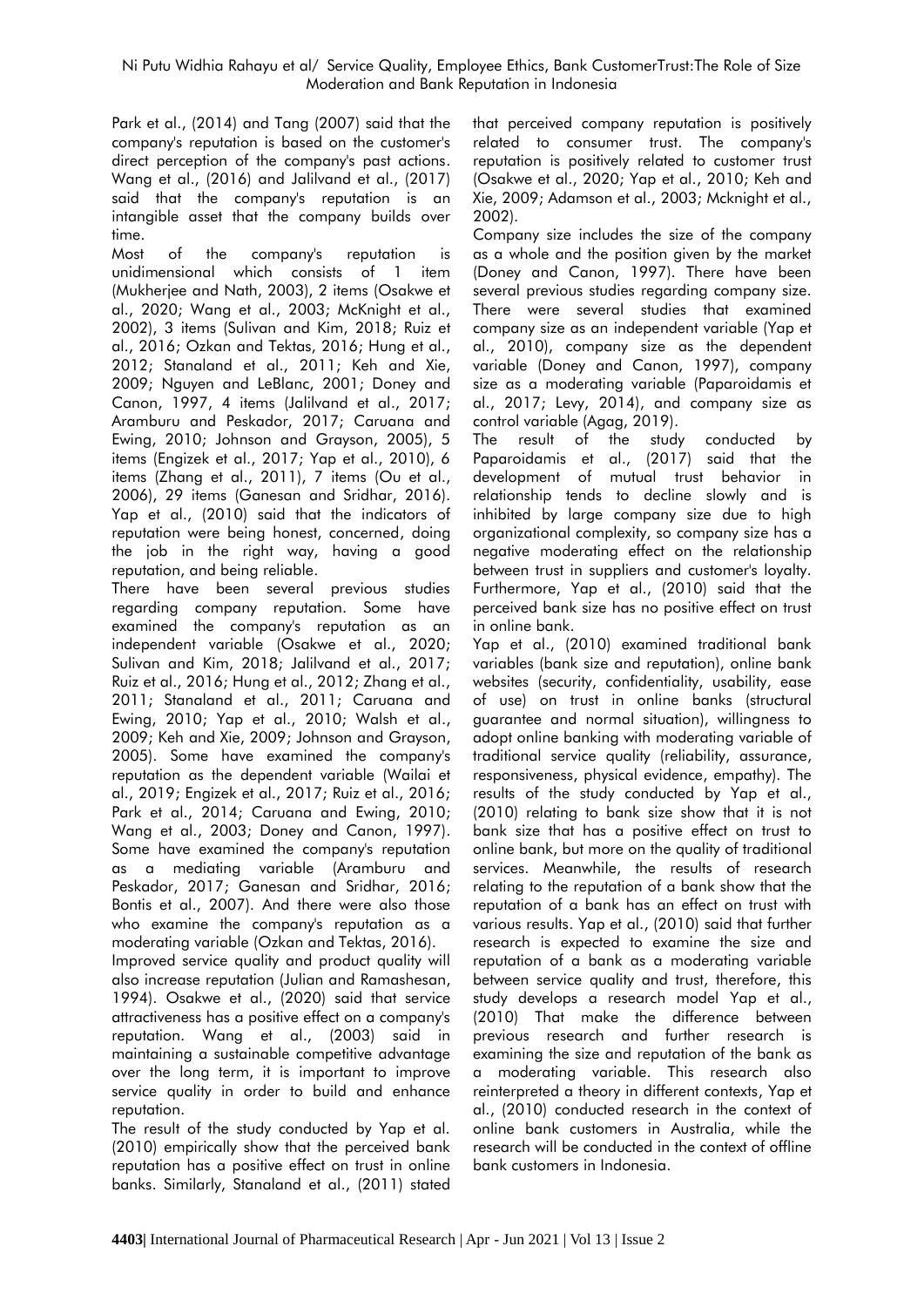According to Yap et al., (2010), service quality is a concept of service quality that revolves around disconfirmation of expectations about the service received. Service quality in the study conducted by Yap et al., (2010) adopted from Parasuraman research et al., (1985) with five dimensions, namely reliability, assurance, physical evidence, empathy, responsiveness which consists of 22 statement items. Then the quality of e-banking services in the study of Yap et al., (2010) adopted from study conducted by Wong et al., (2008) with four dimensions, namely security, privacy, usability, ease of use, while in this study the service quality measurement adopted from the research of Lassar et al., (2000) with five dimensions, namely reliability, assurance, physical evidence, empathy, responsiveness consisting of 22 statement items.

Yap et al., (2010) stated that there are two signals used by customers to evaluate trust in e-banking, namely the normal situation and structural guarantee. Yap et al., (2010) adopted from the study conducted by Jarvenpaa et al., (2000), Pavlou (2003), Kim and Ahn (2006) with the indicators of credible e-banking, trust in the benefits of e-banking, trust on e-banking. Meanwhile, in this study, trust adopted from Chou and Chen's research (2018) with one dimension and three statement items, namely giving a sense of trust, trusting employees, devoting the feeling of trustworthiness.

The size and reputation of the bank in the study of Yap et al., (2010) adopted from the study of Doney and Canon (1997) with reputation indicators namely honest, concerned, doing the job properly, having a good reputation, and reliable. Meanwhile, in this study the bank reputation adopted from the research of Ou et al., (2006) with one dimension and seven statement items, namely respecting the company, trusting the company, innovative products and services, high quality products and services, clear vision, well managed, and good company. Then the bank size by conducting a different test of the moderation effect of the bank group was extremely sound and the bank was sound.

Judging from the cases of fraud committed by bank employees in Indonesia, this study includes the ethical variable. Babbar's previous research (2005) conducted a qualitative study which said that the ethical behavior of service providers establishes the customers' trust level that have in service providers and the possibility of repurchasing services. The implication of this research is to continue Babbar's (2005) research by using a different methodological approach, namely by using quantitative method. Measurement for perceived employee ethics adopted from Roman (2007) research with four dimensions, namely security, confidentiality, nondeception, fulfillment and 13 statement items.

This study aims to test empirically the effect of service quality and employee ethics felt by bank customers on bank customer trust, then empirically testing the reputation and bank size that has a moderating effect between the service quality perceived by bank customer and the trust of bank customer. This research is expected to be used as reference material regarding effective strategies implemented in sound and extremely sound banks, developed model, and improved understanding related to service quality, employee ethics, trust, customer's re-transaction intention, bank size, the bank reputation by including the bank size in the category of sound bank and extremely sound bank as well as the bank reputation as the moderating variable. Bank leaders can use a scale of service quality, ethics, bank size, bank reputation by looking at the score of each dimension for bank improvement according to the need of each bank, determining which dimension should be paid more attention, and determining the strengths and weaknesses of the bank.

# **Literature Review and Theoretical Framework Service Quality**

Parasuraman et al., (1985) defined the perceived service quality as a result of a comparison between expectation and performance. According to Parasuraman et al., (1985) there are three service characteristics, namely intangible, heterogeneous, and inseparable. There are 10 determinants of service quality, namely reliability, responsive, competence, access, courtesy, communication, credibility, security, understand or know the customer, try to understand customer's need, physical evidence (Parasuraman et al., 1985).

Service quality according to Parasuraman et al., (1988) is a consumer's assessment of the expected service and the service received. Research by Parasuraman et al., (1988) states that there are five dimensions of service quality, namely physical evidence, reliability, responsiveness, assurance, empathy. Two combined dimensions, assurance and empathy, contain items that represent the seven original dimensions including communication, credibility, security, competence, politeness, access, and understanding or knowing customer. This research dimension was also adopted by other researchers (Boonlertvanich, 2019; Namahoot and Laohavichien, 2018; Yap et al., 2010; Cho and Hu, 2009; Wang et al., 2003; Caruana, 2002; Bloemer et al., 1999; Angur et al., 1999;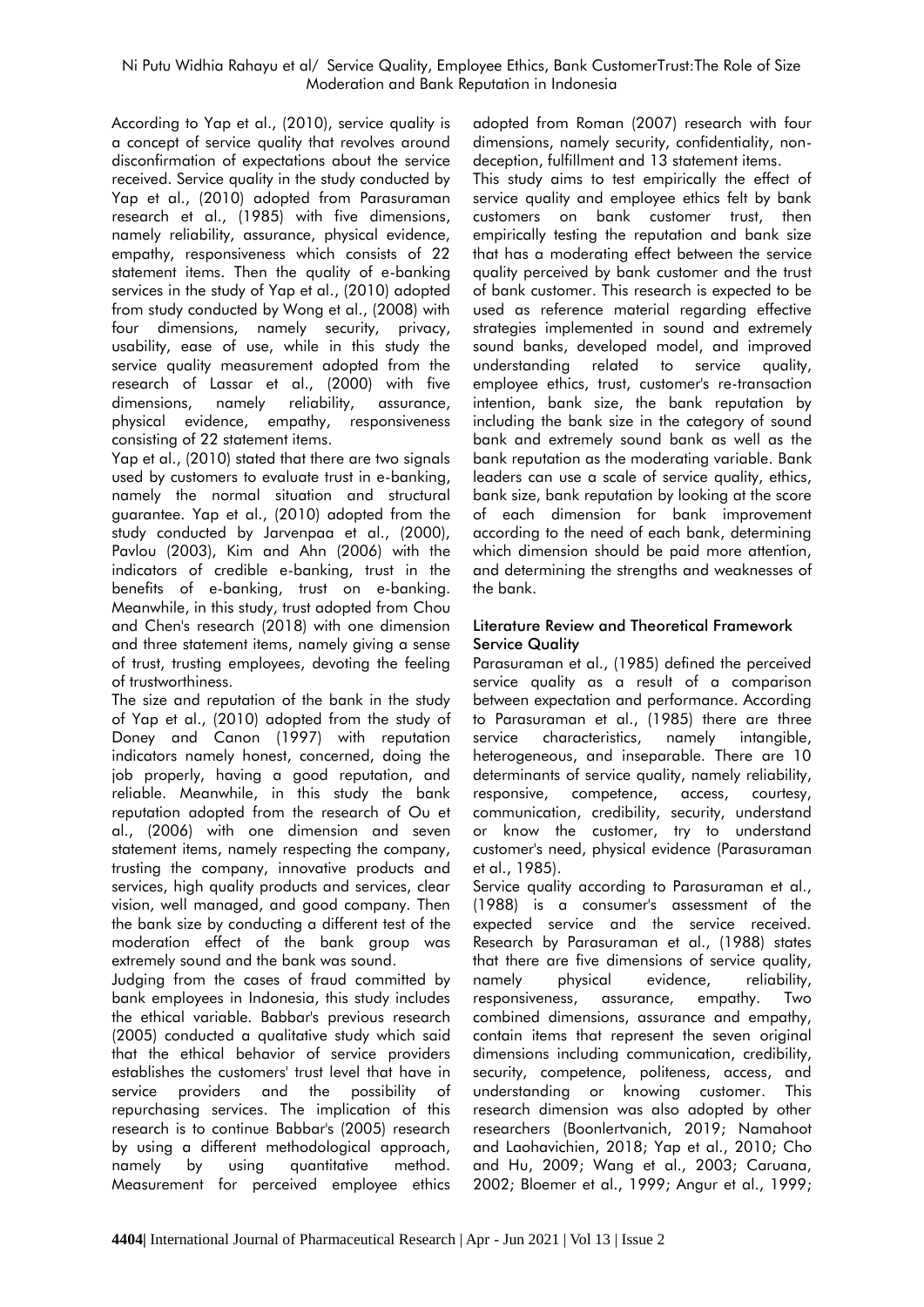Cronin and Taylor, 1992; Babakus and Boller, 1992).

Chiou and Droge (2006) say that the evaluation of service quality perception is a cognitive response at the attribute level. Consumers feel at least two types of feelings, namely the service quality facilities, the quality of interactive services. Ercis et al., (2012) said that quality is divided into two, namely quality goal and perceived quality. First, the quality goal means conformity to a predetermined standard, because there is no agreement about the standard, so the measurement characteristics cause the quality goal to become a problem. Second, perceived quality means consumer's general assessment of the quality of a product or brand according to standards and fulfilling its function. Perceived quality is actually a concept and changes relatively depending on one's experiences and expectations.

Hellier et al., (2003) stated that perceived quality is the customer's overall assessment of service delivery process standards. Sultan and Wong (2012) state that the perception of service quality is a cognitive process of quality assessment, which means that the assessment of service quality is a psychological result of perception, learning, reasoning, and understanding of service attributes. Meanwhile, Akter et al., (2013) stated that the perception of service quality is the consumer's perception about the advantages and benefits of expected health services.

The results of Gounaris' research (2005) state that if the perception of service quality is higher, then consumer's trust in service providers will be high. Eisingerich and Bell (2008) said that the higher the quality of technical services and the quality of functional services, the stronger customer trust in the organization. Cho and Hu (2009) show that the dimensions of service quality consisting of physical evidence, reliability, responsiveness, assurance, and empathy that have positive effect on trust, except for physical evidence. Poolthong and Mandhacitara (2009) said that the perception of service quality has a positive effect on trust. Zhou et al., (2009) said that service quality positively affects consumer's trust in websites. Chenet et al., (2010) said that service quality has a positive and significant effect on trust.

Akter et al., (2013) stated that the perceived service quality is positively related to the perceived trust of health services. Namahoot and Laohavichien (2018) proved that service quality with dimensions of physical evidence, reliability, responsiveness, assurance, and empathy has a direct impact on trust in the use of internet banking. Boonlertvanich (2019) said that

perception of service quality with dimensions of physical evidence, reliability, responsiveness, assurance, and empathy has a positive effect on customer trust, both main customers and ordinary customers. Bravo et al., (2019) stated that the perception of offline and online services has a positive effect on brand trust. From several recent studies it can be concluded that service quality has a positive effect on trust. The hypothesis proposed is  $H_1$ . The quality of service perceived by bank customers has a positive effect on bank customer trust.

# **Employee Ethics**

Roman and Munuera (2005) define ethical sales behavior as fair and honest actions that allow salespeople to build long-term relationship with customers based on customer's satisfaction and trust. Roman (2007) states that consumers' perceptions of online seller ethics are consumers' perceptions of the integrity and responsibility of companies that try to agree with consumers in a confidential, fair, and honest manners, which will ultimately protect consumer interest. Roman and Cuestas (2008) state that the construct characteristics of consumers' perceptions of online seller ethics are security, confidentiality compliance, and non-deception. Elbeltagi and Agag (2016) define consumer's perceptions of online retail ethics as positive consumer's perceptions of the behavior of retail sellers who handle consumers in a safe, confidential and honest ways that ultimately keep consumer interest.

Lagace et al., (2001) said that ethical behavior has a positive impact on trust. Roman and Ruiz (2005) stated that the greater the ethical behavior of bank employees as perceived by customers, the greater the customer trust in bank employees. Roman (2007) shows that the ethical dimensions consisting of security, confidentiality, nondeception, fulfillment or reliability that have a positive effect on trust of online consumer. Elbeltagi and Agag (2016) found that consumer's perceptions of online retail ethics provide strong support for five dimensions consisting of security, confidentiality, non-deception, fulfillment or reliability and confirm that consumer's perception of online retail ethics is significantly related to trust.

Yang et al., (2019) said that perceived ethics with the dimensions of security, confidentiality, nondeception, fulfillment or reliability have a positive effect on customer trust. Agag (2019) in the context of e-commerce emphasizes a positive relationship between consumer's ethical perception and trust. Sharma and Banati (2020) found that there is a positive relationship between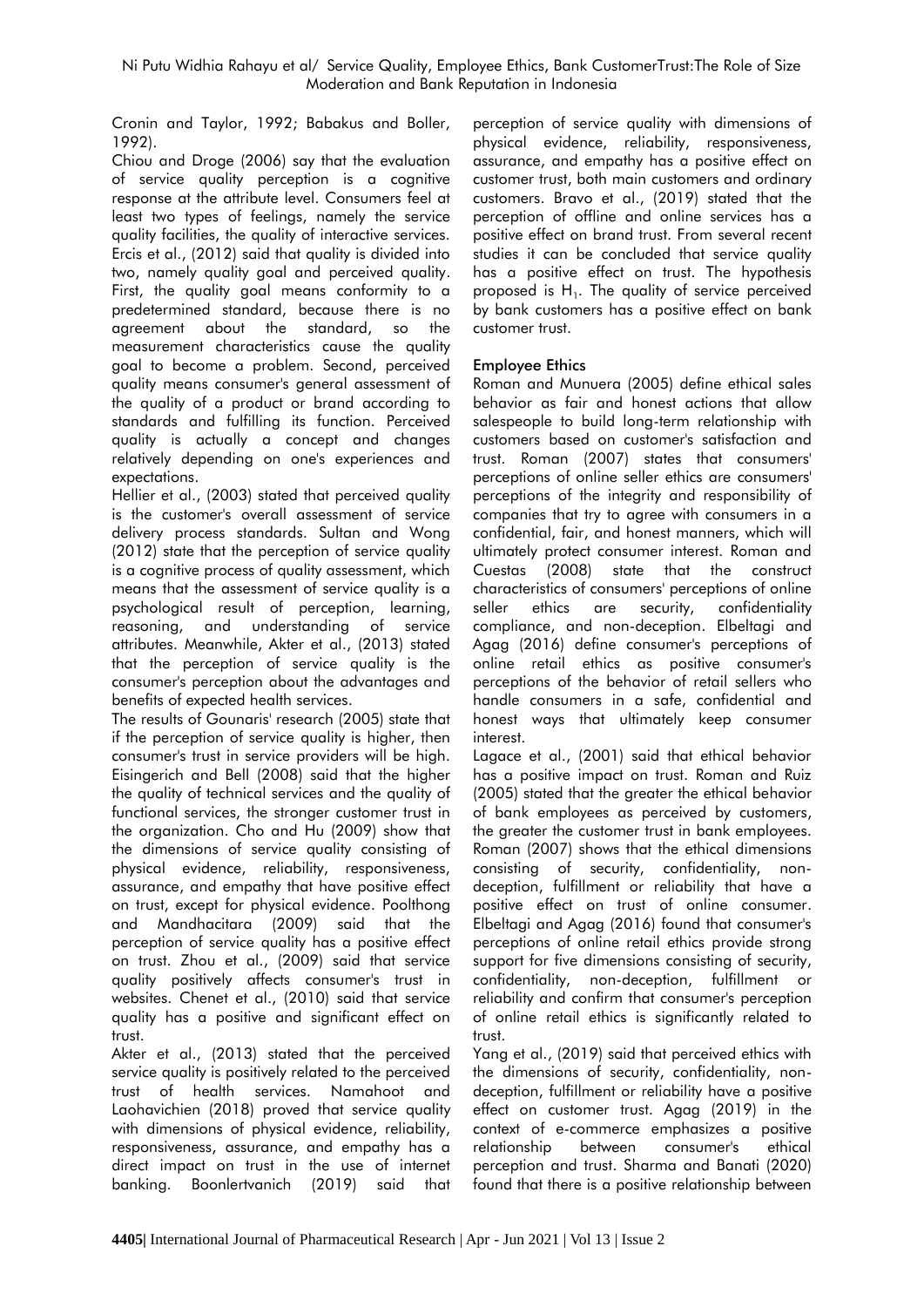ethics and trust. Nadeem and Al-Imamy (2020) said that consumer's ethical perception has a positive effect on trust. From several recent studies, it can be concluded that ethics has a positive effect on trust. The hypothesis proposed is  $\mathsf{H}_2$ . Employee ethics felt by bank customers had a positive effect on bank customer trust.

# **Trust**

Johnson-George and Swap (1982) said that affective trust is the trust that a person gives to a partner based on the level of care and attention shown by the partner. Anderson and Weitz (1989) defined trust as one party's belief that their needs will be met in the future by actions taken by the other party. Crosby et al., (1990) said that trust is the self-belief that the seller can be relied on so the long-term interest of the customer will be served. Moorman et al., (1993) stated that cognitive trust is the trust or willingness of customers to believe in the competence and reliability of service providers.

Doney and Canon (1997) said that trust is that the buying company faces some level of risk in the buying situation will turn to the salesperson who according to the buyer is able to do it well, effectively, and reliably. Doney and Canon (1997) also said that there are two dimensions of trust, namely credibility and virtue. McKnight et al., (1998) said that the determinants in terms of multidimensional belief traits include personalitybased, cognition, knowledge, institutional, and calculative beliefs. Sheppard and Sherman (1998) stated that there are five main relevant guidelines to the concept of trust, namely trust depends on the risk and uncertainty of result, trust depends on interdependence between players, trust is associated with the player's vulnerability, trust involves a sense of self-confidence about the expectation of other parties' behavior. in the future, some form of trust is likely to stick with most relationships.

Pirson and Malhotra (2008) distinguish competence, integrity, and transparency as determinants of customer trust. Cho and Hu (2009) stated that there are two ways of defining trust, namely behavioral belief and cognitive belief. Chiu et al., (2012) define trust as a general belief that other parties can be trusted based on the assumption that other parties in a social exchange will not act opportunistically but will behave ethically. Chiu et al., (2012; 2009) stated that trust as a belief is related to the virtue, competence and integrity of other parties. Akter et al., (2013) stated that the perception of trust is the perception of consumers about the expected reliability and integrity of health services. Hurley et al., (2014) define trust as an assessment of a

person's self-confidence in a person, group, organization, or system where there is uncertainty and risk. Chai et al., (2015) said that the cognitive beliefs raised by the service provider's expertise were competence, credential, and reliability. Meanwhile, the affective beliefs raised by the service providers' preferences were polite, friendly, and fun.

Several previous studies including Akter et al., (2013) found that the perception of service quality was positively related to the perception of trust. Hurley et al., (2014) stated that the applications of a model for organizational stakeholder trust toward the bank are equality, a series of interests, capability, predictability and integrity, virtue, communication. Pauline et al., (2017) said that trust is important in the relationship between customer and bank. Trust can facilitate transactions between bank and customer. Trust has objects, namely people, system, and institution. Pauline et al., (2017) also showed that there are six determinants of trust and loyalty, namely competence, integrity, customer orientation, transparency, value congruence, stability.

## **Bank Reputation**

In the service industry, reputation plays a very important strategic role because pre-purchase evaluation of service quality seems unclear and incomplete (Wang et al., 2003). Signaling Theory suggests that the company's reputation uses customer as external signal, thereby reducing information asymmetry and can predict the results of the service production process, and can be considered the most reliable indicator of a service company's ability to satisfy customer desire (Heinberg et al., 2018; Swoboda and Hirschmann, 2017).

Wang et al., (2003) said that in maintaining a sustainable competitive advantage in the long term, it is important to improve service quality in order to build and enhance reputation. Doney and Canon (1997) said that the reputation of a service provider is the extent to which service companies and customers believe that service providers are honest and care about their customers. Fombrun et al., (2000) stated that reputation is a collective assessment of the company's ability to provide valuable results for stakeholder group. Schultz et al., (2001) stated that reputation is a company judgment made by a group of people based on perceptions and judgments.

Ou et al., (2006) stated that company reputation has more stable, long-term, and collective assessment by outsiders that can be identified by actions and achievements of an organization.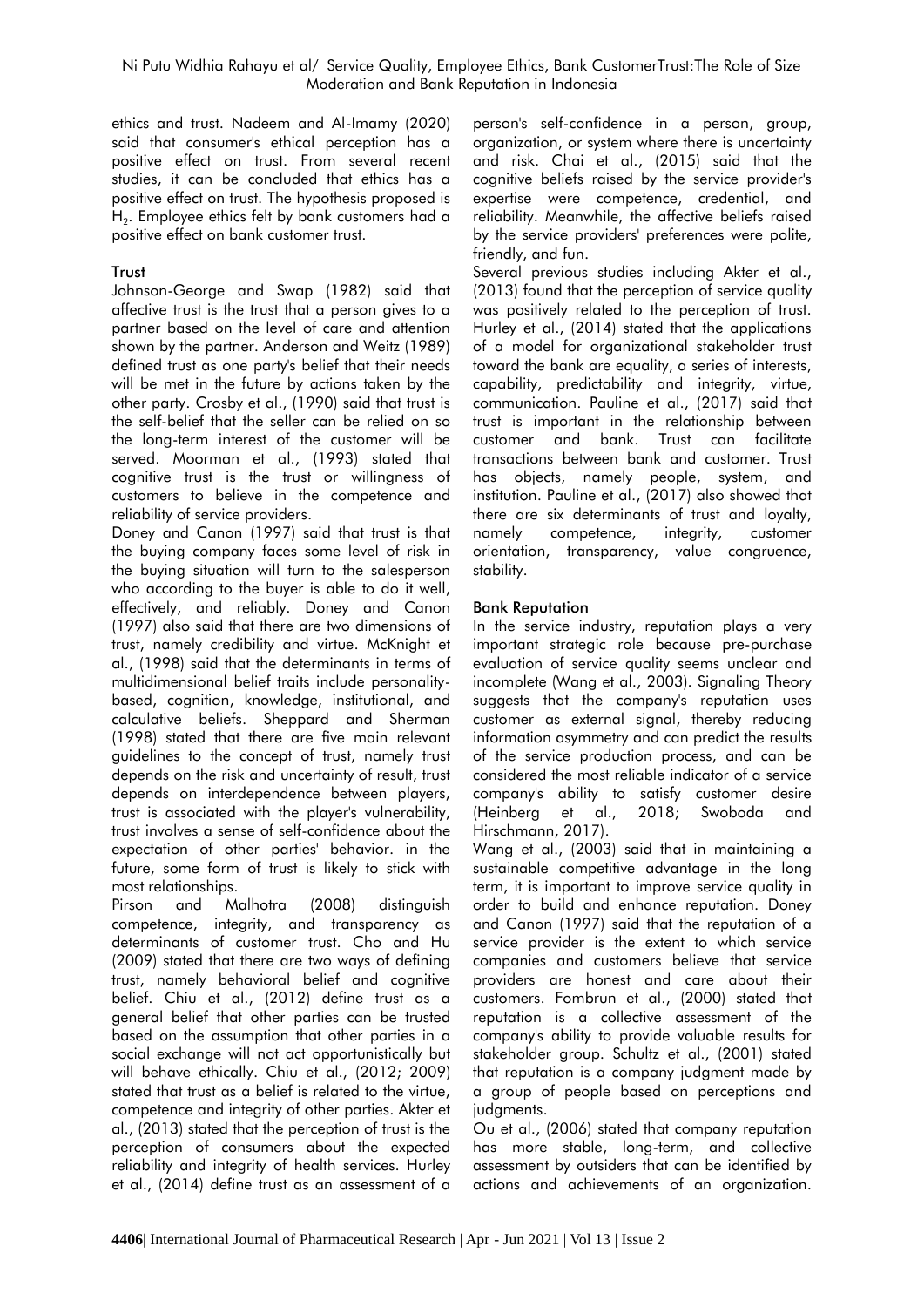Walsh and Beatty (2007) said that reputation is an overall evaluation of customers based on their reactions to goods, services, company communication activities, interactions with companies and / or their representatives (for example employees, management) and / or known company activities. Keh and Xie (2009) stated that the formation of a good reputation is a long-term process within the organization, so it is an intangible asset that is difficult for competitors to imitate.

Reputation is the influence, assessment, and stakeholder perceptions of a business based on past performance (Barnett et al., 2006; Tucker and Melewar, 2005). Park et al., (2014) and Tang (2007) said that the company's reputation is based on the direct perception of customers regarding the company's past actions. Ruiz et al., (2016) said that the company's reputation is an indicator of the overall quality of business action which is a valuable resource that is difficult to imitate. Wang et al., (2016) and Jalilvand et al., (2017) said that a company's reputation is an intangible asset built by a company over time.

Jin et al., (2008) found trust as the most important result of company reputation. Keh and Xie (2009) stated that company reputation is positively related to consumer's trust. Yap et al., (2010) showed that bank reputation has a positive effect on trust in online banks. Bartikowski et al., (2011) said that a strong company reputation indicates customer trust which motivates them to be closer to the company. Stanaland et al., (2011) said that the company's perceived reputation was positively related to consumer's trust. Ert et al., (2016) said that reputation is a central factor that affects trust, thus a positive reputation will increase trust. Osakwe et al., (2020) said that the company's reputation was positively related to customer trust.

Increased quality of products and services will also increase reputation (Julian and Ramashesan, 1994). The attractiveness of products and services is a key factor in a company's reputation (Nguyen and LeBlanc, 2001). The relationship between the perceived quality of a product or service and reputation is very strong, so customers who lack measurable and well-targeted product attributes can rely on the bank's reputation to assess perceived risk (Kotha et al., 2001). Gjerde and Slotnick (2004) said that one of the ways to build a company's reputation is through improving service quality. Engizek (2017) stated that overall service quality has a positive effect on the company's reputation. Osakwe et al., (2020) stated that service attractiveness has a positive effect on company reputation.

Ethical performance can affect reputation which will result in success or failure in the long term (Taysir and Pazarcik, 2013). There are two variables of consumer behavior, namely loyalty and word of mouth which are the result of the company's reputation (Walsh and Beatty, 2007) which are considered important for the company's growth and success (Lewis and Soureli, 2006; Silverman, 2001). However, bank reputation has a moderating effect between the service quality perceived by bank customers and the trust of bank customers has not been found. From the research that has been mentioned, the hypothesis proposed is  $H_{3a}$ . The bank's reputation strengthens the relationship of service quality toward trust.  $H_{3b}$ . The bank's reputation weakens the relationship between employee ethics toward trust.

# **Bank Size**

Doney and Canon (1997) said that the size of a service provider includes the overall size of the company and its market share position. The size of the service provider signals to the company that the company's sales can be trusted by going through the transfer process and if the service provider is not trustworthy and always seizes opportunities so it is unable to increase sales volume and market share. Doney and Canon (1997) examined company size as the dependent variable. They examined that the buyer's company trust in the supplier company is positively related to the size of the supplier company. Doney and Canon (1997); Jarvenpaa et al., (2000) said that if the company is large, it must perform well in order to grow so big. Chen and Dillon (2003) argued that in an online environment where there are no physical conditions that can attract consumer trust, the company size behind the website is one of the few ways which customers can refer to determine their decision to trust the company in the context of e-commerce.

Yap et al., (2010) examined company size as an independent variable. Yap et al., (2010) stated that organizational size is often seen as a proxy for security and trust. Jarvenpaa et al., (2000) showed that differences in the size and reputation of internet shops affect consumer trust toward store.

Agag (2019) examined company size as a control variable between ethical variables on relationship quality (trust and satisfaction) and outcomes (repurchase intention and loyalty). Agag (2019) in his research defines company size as the number of employees. Meanwhile, Skuras et al., (2008) confirmed that company size has an important effect on the relationship between innovation and fixed asset growth.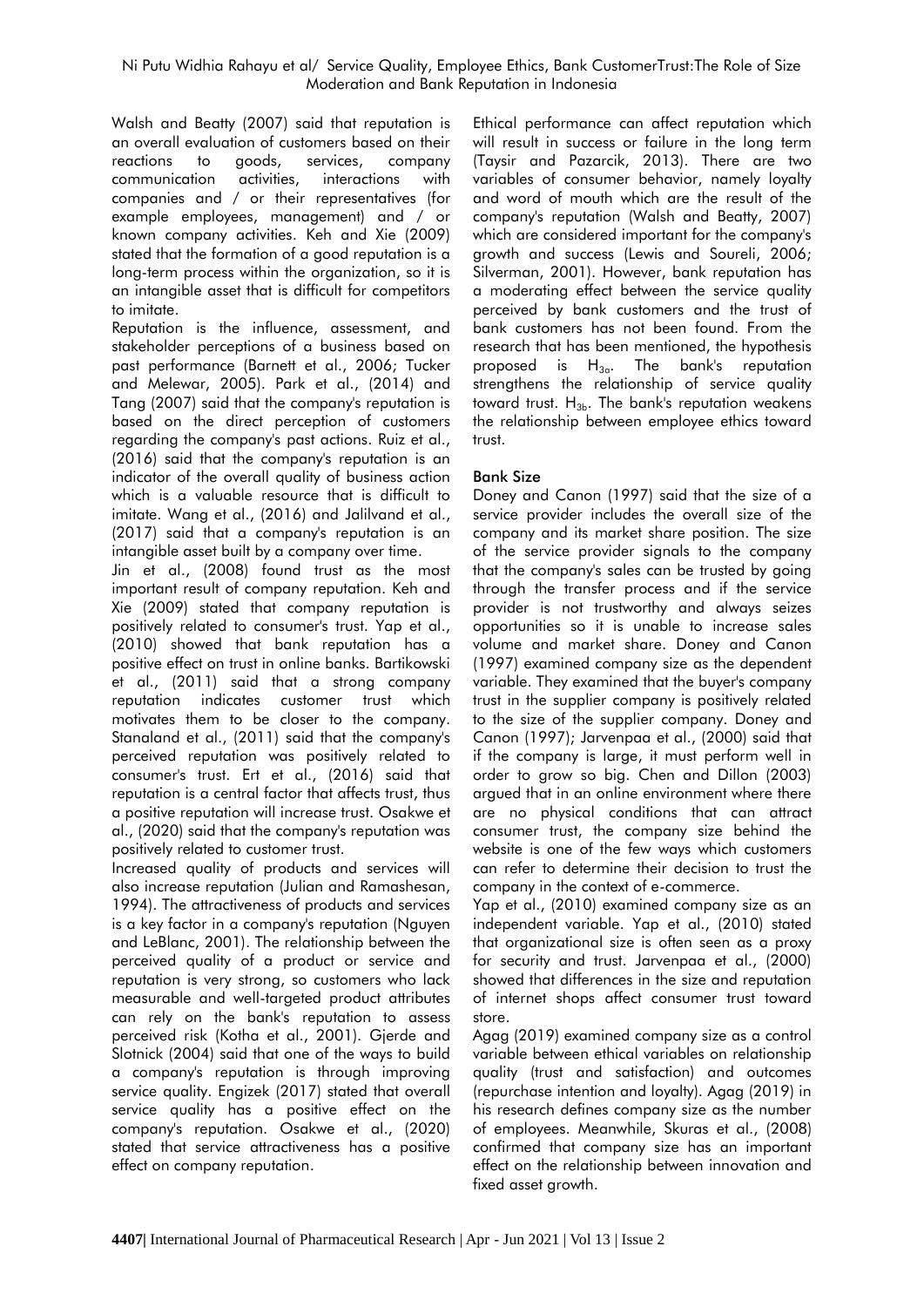Levy (2014) examined company size as a moderating variable between satisfaction and service quality. Paparoidamis et al., (2017) examined company size as a moderating variable between trust and loyalty with the finding that the development of mutual trust behavior in relationship tends to decline slowly and is inhibited by large company size due to high organizational complexity, so company size has negative moderating effect on the relationship between supplier's trust and customer's loyalty. However, bank size has moderating effect between service quality and ethics on bank customer trust.

From the research that has been mentioned, the hypothesis proposed is  $H_{40}$ . There is a difference in the moderating variable of bank size on the relationship of service quality and employee ethics toward bank customer trust.  $H_{4b}$ . There is a moderating effect of bank reputation on the relationship of service quality and employee ethics toward trust with the inclusion of a extremely sound bank.  $H_{4c}$ . There is a moderating effect of bank reputation on the relationship between service quality and employee ethics toward trust with the inclusion of sound bank measure.

#### **Banking in Indonesia**

In accordance with Act Number 7 of 1992 concerning banking as amended by Act Number 10 of 1998, banks are required to maintain their soundness. The bank soundness, which is a

reflection of the condition and performance of the bank, is a mean for the supervisory authority in determining the strategy and focus on bank supervision. In addition, the bank soundnedd is also in the interest of all related parties, including owner, manager (management), and the public who use bank services.

Financial Services Authority Regulation Number 4/POJK.03/2016 Article 6 stated that Banks are required to conduct an assessment of the bank soundess individually by using the risk approach (Risk-based Bank Rating) as referred to Article 2 paragraph 3, with the assessment scope toward risk profile factor ( risk profile), good corporate governance (GCG), profitability (earning), capital. The composite rating is categorized into five, namely Composite Rating 1 (PK-1), which reflects the condition of the bank that is in general extremely sound, Composite Rating 2 (PK-2) reflects the condition of the bank that is in general sound, Composite Rating 3 (PK-3) reflects the condition of the bank that is in general adequately sound, Composite Rating 4 (PK-4) reflects the condition of the bank that is in general less sound, Composite Rating 5 (PK-5) reflects the condition of the bank that is in general unsound.

The conceptual model can be seen in Figure 1, we proposed that service quality and employee ethics can directly increase the trust of bank customer. We also proposed that the influence of service quality and employee ethics can be moderated by the size and reputation of the bank.



**Fig.1:Conceptual Model**

#### **Measurement**

The measurement was adopted from previous research with several modifications to suit the research needs. Table 1 showed the construct names and their associated measurement items. All measures are 5 points of Likert-type scale from

1 (strongly disagree) to 5 (strongly agree). Service quality consists of 5 dimensions, 22 statement items, namely responsiveness (4 statement items), assurance (4 statement items), physical evidence (4 statement items), empathy (5 statement items),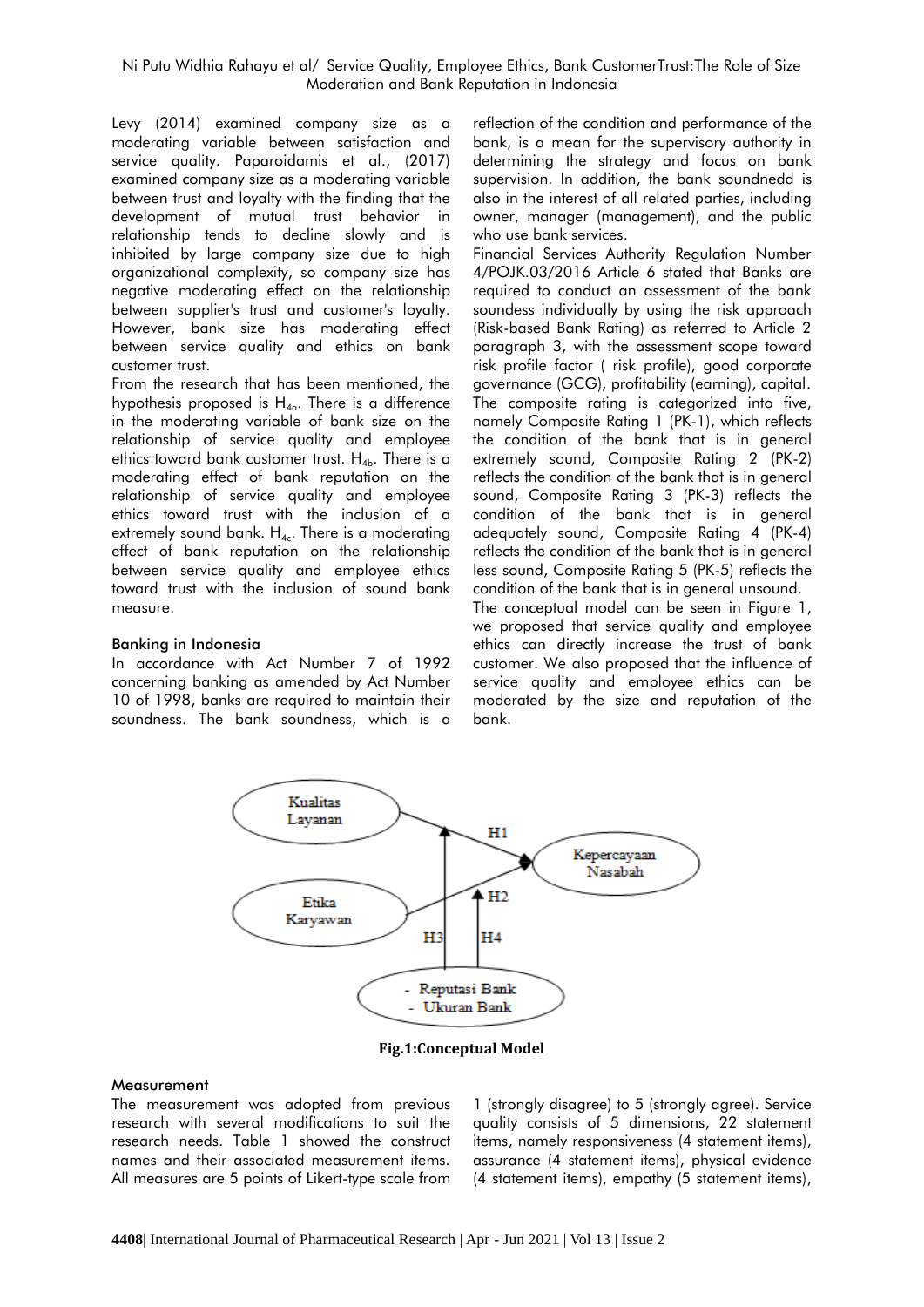reliability (5 statement items) adopted from the research of Lassar. et al., (2000). Perceived employee ethics consists of 4 dimensions and 13 statement items, namely security (4 statement items), confidentiality (3 statement items), nondeception (3 statement items), fulfillment (3 statement items) which were adopted from Roman (2007) research. Customer trust consists of 1 dimension and 3 statement items adopted from Chou and Chen's research (2018). Bank reputation consists of 1 dimension and 7 statement items adopted from the research of Ou et al., (2006).

## **Sample and Data Collection**

The sampling technique used multistage cluster with purposive sampling. First, make a list of banks with a soundness level of commercial banks that reflect the condition of banks that are in general extremely sound and sound with assets of more than IDR 500 trillion. According to the Warta Ekonomi Research Team which uses the Risk Based Bank Rating (RBBR) approach which is regulated in the Financial Services Authority Regulation (POJK) No.4 / POJK.03 / 2016 concerning the Rating of Commercial Bank Soundness which consists of five aspects, namely risk profile, corporate governance, profitability (earnings), capital, intermediation performance. There are four banks that are categorized as extremely sound banks, namely PT. Bank Mandiri (Persero), Tbk, PT. BCA, Tbk, and the category of sound banks are PT. BRI (Persero) Tbk, PT. BNI (Persero), Tbk.

Second, select samples in areas that have the highest number of branches in each zone (Sing and Arora, 2011). According to Bank Indonesia Regulation No. 14/26 / PBI / 2012 concerning Business Activities and Office Networks Based on Bank Core Capital. Attachment 1 Bank Indonesia Circular Letter No. 15/8 / DPbS dated 27 March 2013 concerning the Opening of Sharia Commercial Bank Office Networks and Sharia Business Units Based on Core Capital. The zone for banks in Indonesia is divided into 6, namely Zone 1 (DKI Jakarta, Overseas), Zone 2 (West Java, Banten, Central Java, DI Yogyakarta, East Java, Bali), Zone 3 (East Kalimantan, Riau Islands, North Sumatra) , Zone 4 (Riau, South Sumatra, Central Kalimantan, South Kalimantan, North Sulawesi, South Sulawesi, Papua), Zone 5

(Nanggroe Aceh Darussalam, Jambi, West Sumatra, Bangka Belitung, Lampung, Bengkulu, West Kalimantan, Southeast Sulawesi, North Kalimantan), Zone 6 (East Nusa Tenggara, West Nusa Tenggara, Central Sulawesi, Gorontalo, West Sulawesi, North Maluku, Maluku, West Papua).

The number of districts or cities that have the most branches in 4 banks in 6 zones, the number of bank customers as samples in each cluster taken is  $600: 24 = 25$ . The number of customers whose numbers are unknown (infinite) because customer data is kept secret by the bank and not published, the sampling method used in this study is the Non Probability Sampling approach. The sampling technique chosen was purposive sampling. Pursposive sampling technique aims to select respondents according to predetermined criteria.

The customer sampling mechanism in this study with the first criteria, namely frequent visits to the bank to make transactions, the reason is that all bank customers may not have sufficient knowledge of various operations at the bank, only customers who frequently visit the bank to make transactions that are deemed suitable to be used as research sample (Kaura et al., 2015), second, respondents have made several transactions because within that time period, costumers are considered to have experienced relational benefits and are able to determine repurchase intentions (Nora, 2019), third, customers at least subscribe to one of the information technology-based service facilities, Kaura et al., (2015) ), fourth, the customer at least maintains a minimum balance in the account, according to Kaura et al., (2015) the reason is because customers who are obedient to maintain a minimum balance are customers who follow all bank rules and regulations.

The determination of the minimum number of samples in this study refers to the statement of Hair et al., (2014) that 10 times the largest number of indicator used to measure. This study has a total of 45 indicator items. So if the analysis refers to the rule of sample equal to 10 times the number of indicators, then the sample of this study must be above 450 respondents. Thus, the number of samples in this study were 600 customers from 4 banks, namely PT. Bank Mandiri (Persero), Tbk, PT. BCA, Tbk, PT. BRI (Persero), Tbk, PT. BNI (Persero), Tbk.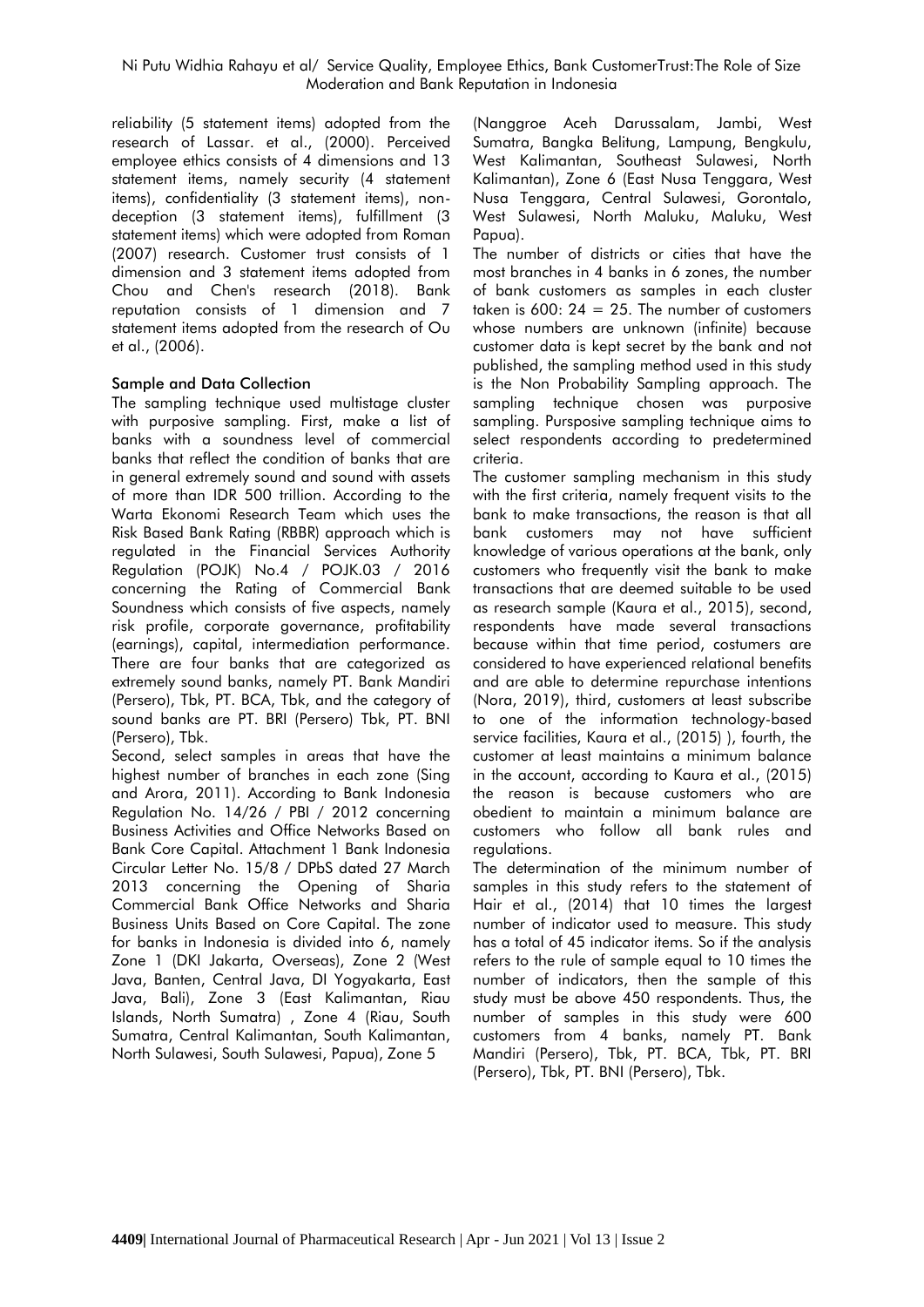# **Finding**

The first stage procedure was to assess the nature of the measurement scale built. The results of the

latent variable construct validity and reliability tests based on the 2<sup>nd</sup> CFA process to build a structural modelwere as follows:

| <b>Constructs and Measurement Items</b>                                            | <b>SLF</b> | $\geq$ | Error | <b>CR</b>   | $\geq$ | <b>VE</b> | $\geq$ |
|------------------------------------------------------------------------------------|------------|--------|-------|-------------|--------|-----------|--------|
| <b>Physical Evidence</b>                                                           | 0,5        |        |       | 0,7<br>0,91 |        | 0,5       |        |
|                                                                                    | 0,85       |        | 0,29  |             |        | 0,72      |        |
| 1. Equipment looks modern                                                          |            |        |       |             |        |           |        |
| 2. Physical facilities are visually attractive.                                    | 0,79       |        | 0,38  |             |        |           |        |
| 3. Neat-looking bank employees.                                                    | 0,76       |        | 0,42  |             |        |           |        |
| 4. Service materials are visually appealing<br>(e.g.<br>brochures and statements). | 0,68       |        | 0,53  |             |        |           |        |
| <b>Reliability</b>                                                                 |            |        |       | 0,89        |        | 0,64      |        |
| 5. Keep promises to do something at a certain time                                 | 0,56       |        | 0,69  |             |        |           |        |
| 6. Demonstrate genuine intention to solve customer                                 |            |        |       |             |        |           |        |
| problems.                                                                          | 0,69       |        | 0,53  |             |        |           |        |
| 7. Do the service properly in the first time.                                      |            |        |       |             |        |           |        |
| 8. Provide service at the time the service is promised.                            | 0,83       |        | 0,30  |             |        |           |        |
| 9. Say firmly to error-free notes.                                                 | 0,82       |        | 0,34  |             |        |           |        |
| Responsive                                                                         | 0,67       |        | 0,55  |             |        |           |        |
| 10. Bank employees tell customers exactly what                                     |            |        |       | 0,81        |        | 0,68      |        |
| services will be performed                                                         | 0,76       |        | 0,42  |             |        |           |        |
| provide fast<br>11. Bank<br>employees<br>service<br>⊟ to                           |            |        |       |             |        |           |        |
| customers.                                                                         | 0,77       |        | 0,41  |             |        |           |        |
| 12. Bank employees are always willing to help                                      |            |        |       |             |        |           |        |
| customers.                                                                         | 0,77       |        | 0,41  |             |        |           |        |
| 13. Bank employees are never too busy to respond                                   | 0,69       |        | 0,53  |             |        |           |        |
| customer's request.                                                                |            |        |       |             |        |           |        |
| Assurance                                                                          |            |        |       | 0,85        |        | 0,61      |        |
| 14. Employee behavior to get trust from customers                                  | 0,67       |        | 0,55  |             |        |           |        |
| 15. Customers feel safe in making transactions.                                    |            |        |       |             |        |           |        |
| 16. Bank employees are consistently courteous to                                   | 0,58       |        | 0,67  |             |        |           |        |
| customers.                                                                         | 0,66       |        | 0,56  |             |        |           |        |
| 17. Bank employees have the knowledge to answer                                    | 0,82       |        | 0,32  |             |        |           |        |
| customer's questions.                                                              |            |        |       |             |        |           |        |
| Empathy                                                                            |            |        |       | 0,85        |        | 0,53      |        |
| 18. Give special attention to customers                                            | 0,51       |        | 0,74  |             |        |           |        |
| 19. Operate work hours that are convenient for all                                 | 0,53       |        | 0,72  |             |        |           |        |
| customers.                                                                         |            |        |       |             |        |           |        |
| 20. Bank employees give individual attention to                                    | 0,75       |        | 0,44  |             |        |           |        |
| customers.                                                                         |            |        |       |             |        |           |        |
| 21. Have the best interest for customers.                                          | 0,75       |        | 0,44  |             |        |           |        |
| 22. Bank employees understand the specifics things                                 | 0,63       |        | 0,60  |             |        |           |        |
| explained by customers.                                                            |            |        |       |             |        |           |        |

#### **Table 1.Test Validity and Reliability of Measurement (Overall Model)**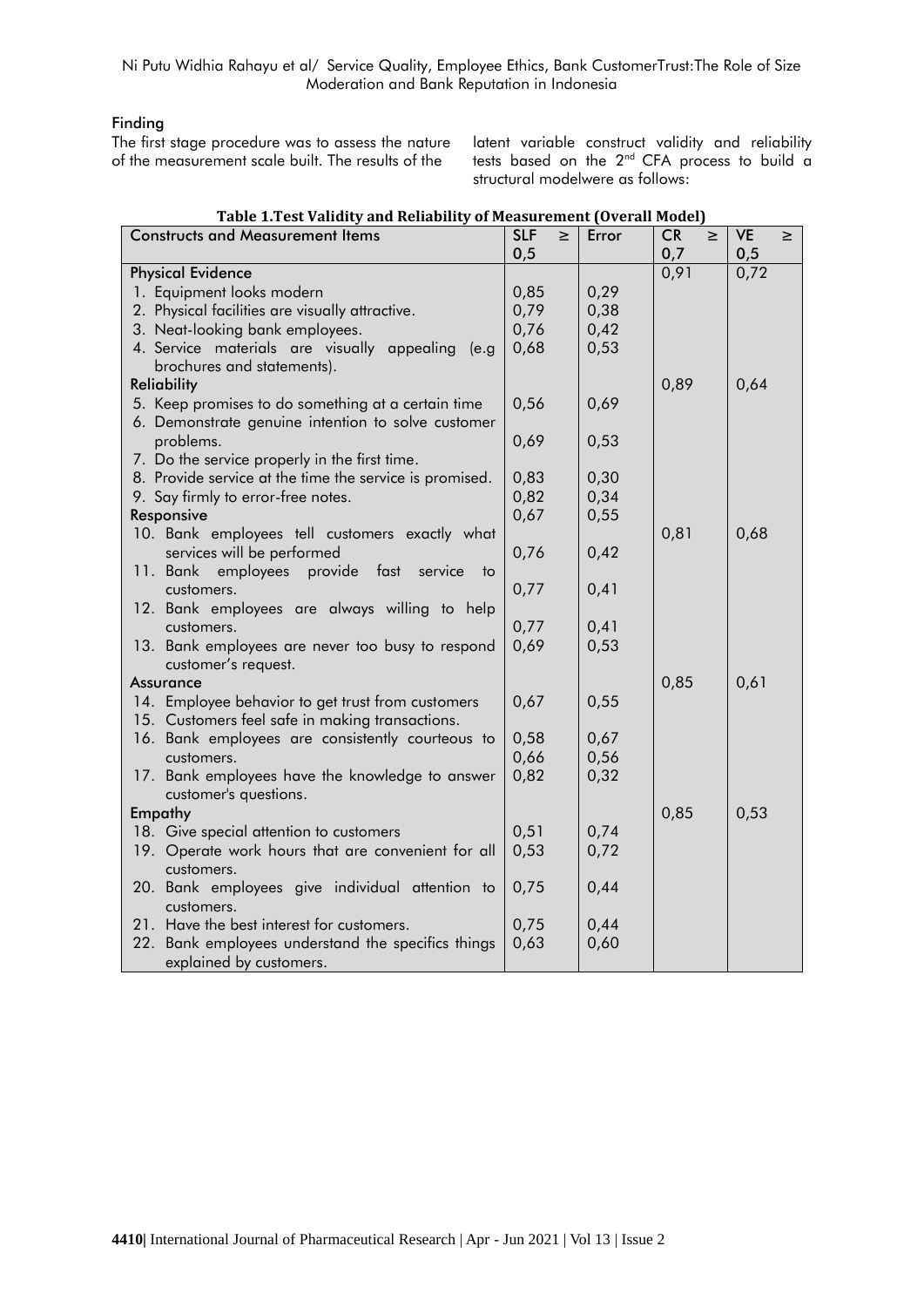| <b>Constructs and Measurement Items</b>                                    | <b>SLF</b><br>$\geq$<br>0,5 | Error | <b>CR</b><br>$\geq$<br>0,7 | <b>VE</b><br>≥<br>0,5 |
|----------------------------------------------------------------------------|-----------------------------|-------|----------------------------|-----------------------|
| <b>Employee Ethics</b>                                                     |                             |       |                            |                       |
| Security                                                                   |                             |       | 0,88                       | 0,65                  |
| 1. The security policy is easy to understand                               | 0,71                        | 0,50  |                            |                       |
| 2. The Bank displays the term and condition of the                         | 0,64                        | 0,59  |                            |                       |
| transaction before the transaction occurs.                                 |                             |       |                            |                       |
| 3. Transactions that take place offer a<br>secure                          | 0,74                        | 0,45  |                            |                       |
| payment method.                                                            |                             |       |                            |                       |
| 4. The bank has adequate security features.                                | 0,78                        | 0,39  |                            |                       |
| Confidentiality                                                            |                             |       | 0,89                       | 0,74                  |
| 5. The bank clearly explains how user information is                       | 0,75                        | 0,44  |                            |                       |
| used                                                                       |                             |       |                            |                       |
| 6. Only personal information is required to complete                       | 0,79                        | 0,38  |                            |                       |
| the transaction.                                                           |                             |       |                            |                       |
| 7. The information that needs to be provided                               | 0,81                        | 0,35  |                            |                       |
| regarding the privacy policy is clearly presented.                         |                             |       |                            |                       |
| Non-deception                                                              |                             |       | 0,79                       | 0,56                  |
| The Bank does not exaggerate the benefits and<br>8.                        | 0,81                        | 0,34  |                            |                       |
| characteristics of the products or services                                |                             |       |                            |                       |
| offered.                                                                   | 0,50                        | 0,75  |                            |                       |
| 9.<br>The Bank does<br>not take advantage<br>ot                            |                             |       |                            |                       |
| inexperienced customers to make transactions.                              | 0,66                        | 0,56  |                            |                       |
| 10. The bank does not try to persuade customers to                         |                             |       |                            |                       |
| buy products or services that are not needed by                            |                             |       |                            |                       |
| customers.                                                                 |                             |       | 0,89                       | 0,74                  |
| <b>Fulfillment</b>                                                         |                             |       |                            |                       |
| 11. Biaya-biaya yang ditampilkan di bank adalah<br>jumlah yang sebenarnya. | 0,68                        | 0,54  |                            |                       |
| 12. Fees displayed in the bank are the actual                              | 0,80                        | 0,37  |                            |                       |
| amount                                                                     | 0,86                        | 0,27  |                            |                       |
| 13. Customers get what they need from the bank.                            |                             |       |                            |                       |
| 14. If the Bank promises to do something at a                              |                             |       |                            |                       |
| certain time to the customer, the bank will do it.                         |                             |       |                            |                       |
| Trust                                                                      |                             |       | 0,88                       | 0,71                  |
| 1. Bank employees give customers a sense of trust                          | 0,76                        | 0,42  |                            |                       |
| 2. Customers trust the bank employee.                                      |                             |       |                            |                       |
| 3. The bank employees give customers a feeling of                          | 0,85                        | 0,27  |                            |                       |
| trustworthiness.                                                           | 0,68                        | 0,54  |                            |                       |
| Reputation                                                                 |                             |       | 0,88                       | 0.52                  |
| 1. I admire and respect the company                                        | 0,64                        | 0,59  |                            |                       |
| 2. I trust the bank.                                                       | 0,64                        | 0,59  |                            |                       |
| 3. Develop innovative products and services.                               | 0,62                        | 0,61  |                            |                       |
| 4. Offer high quality products and services.                               | 0,60                        | 0,64  |                            |                       |
| 5. Have a clear vision for the future.                                     | 0,51                        | 0,74  |                            |                       |
| 6. Well managed.                                                           | 0,68                        | 0,53  |                            |                       |
| 7. Seems like a good company to work for.                                  | 0,73                        | 0,46  |                            |                       |

Source: Data Processed 2020.

The results of the validity and reliability test of the measurement model in table 1 showed the Standardized Loading Factor (SLF)≥0,5 namely between 0,51-0,86 and Construct Reliability (CR)≥0,7 namely between 0,79-0,91 and Variance Extracted (VE) which was between 0,52- 0,74. This means that all these indicators were good enough to form the latent variable construct

of service quality, employee ethics, trust, and bank reputation. A measurement model to be built was valid and reliable.

The second stage procedure, which was to evaluate the Goodness of Fit measurement model, was to test the fit of the structural model to be built including absolute fit measure, incremental fit measure and parsimonious fit measure to verify the fit model was in accordance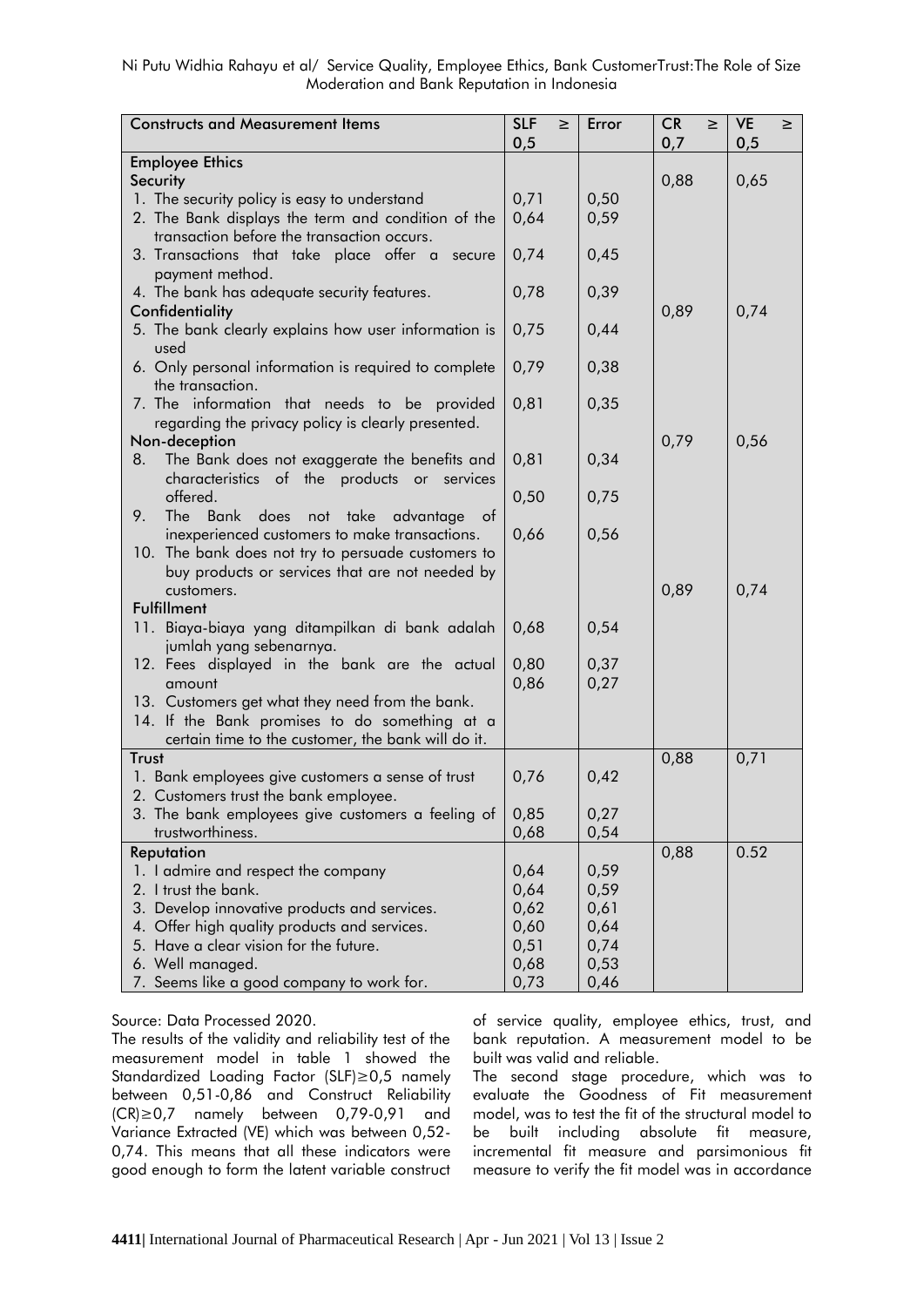with the data. The results of the fit test (goodness of fit) of the structural model (overall model) to be built were as follows.

| Table 2. Goodness of Fit Higgs (GOF) Measurement Model |                        |                     |            |  |  |  |  |
|--------------------------------------------------------|------------------------|---------------------|------------|--|--|--|--|
| <b>Overall Fit</b>                                     | <b>Standard</b>        | <b>Result Value</b> | Conclusion |  |  |  |  |
|                                                        | Value                  |                     |            |  |  |  |  |
| Absolute Fit Measure                                   | $X^2$ (small)          | 47,47               | Good       |  |  |  |  |
|                                                        | p-value (small)        | 0,26                | Good       |  |  |  |  |
|                                                        | <b>RMSEA</b><br>$\leq$ | 0,015               | Good       |  |  |  |  |
|                                                        | 0,08                   |                     |            |  |  |  |  |
|                                                        | $GF \ge 0.90$          | 0,99                | Good       |  |  |  |  |
| Fit  <br>Incremental                                   | AGFI $\geq 0.90$       | 0.97                | Good       |  |  |  |  |
| Measure                                                |                        |                     |            |  |  |  |  |
|                                                        | $CFI \geq 0.90$        | 1.00                | Good       |  |  |  |  |
|                                                        | $NFI \geq 0.90$        | 0.99                | Good       |  |  |  |  |
| <b>Parsimony Fit Measure</b>                           | PNFI (kecil)           | 0.46                | Good       |  |  |  |  |
|                                                        | PGFI (kecil)           | 0.40                | Good       |  |  |  |  |

| Table 2. Goodness of Fit Index (GOF) Measurement Model |  |
|--------------------------------------------------------|--|
|                                                        |  |

Source: Data Processed by LISREL version 8.8 (2020).

The results of the Goodness of Fit measurement model (Overall Model) based on table 2 showed quite satisfactory results, namely all the Goodness of Fit (GOF) values used to build the structural model at this stage showed a good fit.

The third stage procedure was to build a model (overall model) of the influence of the independent variables (service quality, employee ethics) on the dependent variable (trust) as shown in Figure 2.

MODEL STRUKTURAL : OVERALL MODEL (NILAI T - VALUE)





Based on the estimation of the structural model (overall model) in Figure 2, the structural equation model was obtained as follows:

tural Equatic  $0.12*KLRB + 0.024*KRRB, Errorvar. = 0.47, R^2 = 0.53$ <br>(0.062) (0.058) (0.41 (0.064)<br>0.41 (0.070  $(0.052)$ <br>12.51  $.048$ 

Thus, the results of the estimation of the structural model (overall model) were shown in Figure 2, so the hypothesis test results were obtained as follows.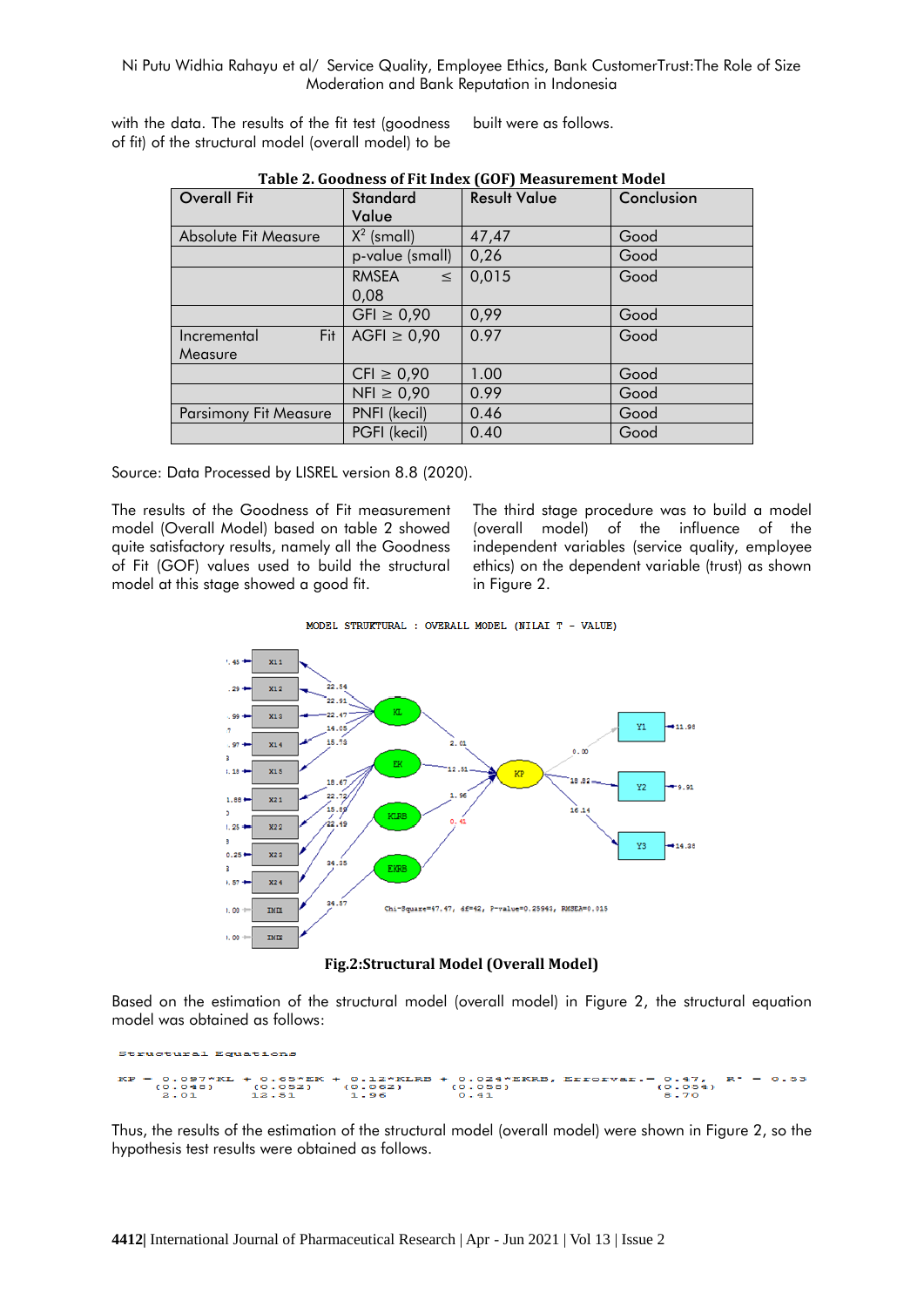| Hypothe        | Path                             | <b>Moderation Value Effect</b> |       | Conclusion          |      |              |
|----------------|----------------------------------|--------------------------------|-------|---------------------|------|--------------|
| sis            | <b>Analysis</b>                  | Overall                        | t-    | Moderati<br>t-value |      |              |
|                |                                  |                                | value | on                  |      |              |
| H <sub>1</sub> | $KL \rightarrow KP$              | 0,097                          | 2,01  |                     |      | Supported    |
| H <sub>2</sub> | $EK \rightarrow KP$              | 0,65                           | 12,51 |                     |      | Supported    |
| $H_{3a}$       | <b>KLRB</b><br>$\longrightarrow$ | 0,097                          | 2,01  | 0,12                | 1,96 | (strengthen) |
|                | KP                               |                                |       |                     |      | Supported    |
| $H_{3b}$       | <b>EKRB</b><br>$\longrightarrow$ | 0,65                           | 12,51 | 0,024               | 0,41 | (weakens)    |
|                | KP                               |                                |       |                     |      | Supported    |

**Table 3.Results of the Structural Model (Overall Model)**

Source: Data Processed by LISREL version 8.8, 2020

Based on the structural equation model and table 3 of the direct effect, the variable service quality (KL) on trust (KP) had a positive value of 9,7% and t-value of  $2,01 > 1,96$  This means that service quality had a positive and significant effect on trust  $(H_1$  was supported). Furthermore, the employee ethics variable (EK) on trust (KP) had a positive value of 65% and t-value of 12,51 > 1,96 it means that employee ethics had positive and significant effect on trust  $(H_2$  was supported).

The effect of bank reputation as a moderating variable on the relationship of service quality toward trust strengthened where the coefficient value was 0,097 then became 0.12, thus  $H_{3a}$  was supported. Furthermore, the effect of bank reputation as a moderating variable on the

relationship between employee ethics and trust weakened where the coefficient value was 0,65 to 0,024, thus  $H_{3b}$  was supported.

The next procedure was to form a base line model which contained a series of values contained in the estimation of the structural model (overall model) in stage 1 and the estimation of the structural model of extremely sound bank and sound bank at stage 2 (Figure 2, Figure 3, and Figure 4) was entered to detect the difference in the  $X^2$  value (chi-square) with the same degree of freedom parameter (Byrne, 1998; Moretti, 2015). The basic model consisted of the  $X^2$  (Chi-Square) value, the degree of freedom, and the RMSEA value respectively as involved in table 4.

**Table 4. (Chi-Square) and Fit Indices on Three Structural Models**

| <b>Structural Model</b>                           | $\mathbf{Y}^2$ | Df        | <b>RMSEA</b> |
|---------------------------------------------------|----------------|-----------|--------------|
| Structural model without moderating variable      | 47,47          | 42        | 0,015        |
| The structural model of the bank group is   48,72 |                | 42        | 0,023        |
| extremely sound                                   |                |           |              |
| Structural model of sound bank group              | 43.57          | $\Lambda$ | 0,011        |

Source: Data Processed by LISREL version 8.8 (2020).

Based on table 4, there were differences in the fit index value of the  $X^2$  (Chi-Square) model and the fit indices (RMSEA) in each structural model. It showed a number of differences in the strength of the relationship and the same degree of freedom (df) from the sample data that has been used (Byrne, 1998; Moretti, 2015). The difference in the value of the fit indices model  $X^2$  (Chi-Square) and the fit indices (RMSEA) in the three structural models indicated the influence of the moderating variable for the extremely sound bank group and the sound bank group on structural model relationship. Thus, in  $H_{4\alpha}$ , there is a difference in the effect of the moderating variable on bank size on the relationship between service quality and employee ethics on trust and thus  $H_{4a}$  was supported.

Furthermore, the moderating variable of bank size (extremely sound bank and sound bank) was carried out by using a multiple approach. The first stage procedure in the multiple approach was to divide the sample into two groups of sub-samples identified according to the number of samples available, then divided or separated based on the category of the moderating variable, namely the two sub groups in the study sample (Matzler et al., 2006; Moretti, 2015). The moderating variable of company size, in this case the bank classification in this study, was separated based on two groups of extremely sound bank and sound bank. The second stage procedure was to measure whether the model was the right model to be used in testing the moderation role of the two sub groups of very extremely sound bank and sound bank. Based on the results of the 2<sup>nd</sup> CFA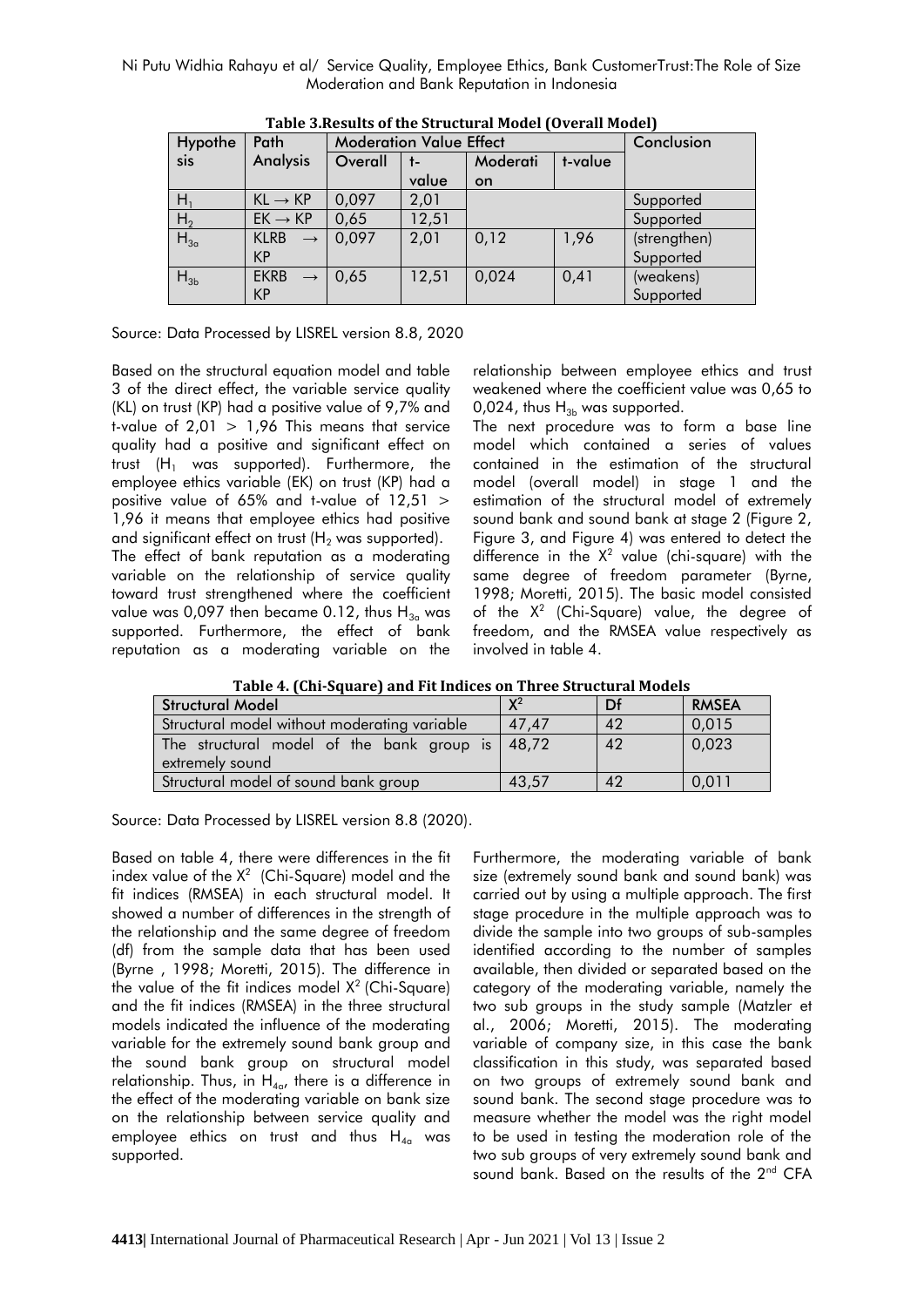test, the results can be seen in table 5 and table 6 below.

| Table 5. Goodness of Fit Index (GOF) Measurement Model for extremely Sound Bank. |                   |                        |            |
|----------------------------------------------------------------------------------|-------------------|------------------------|------------|
| <b>Overall Fit</b>                                                               | <b>Standard</b>   | <b>Resulting Value</b> | Conclusion |
|                                                                                  | Value             |                        |            |
| Absolute Fit Measure                                                             | $X^2$ (small)     | 48,72                  | Good       |
|                                                                                  | p-value (small)   | 0,22                   | Good       |
|                                                                                  | RMSEA $\leq$ 0,08 | 0,023                  | Good       |
|                                                                                  | $GFI \ge 0,90$    |                        | Good       |
| Fit<br>Incremental                                                               | AGFI $\geq 0.90$  | 0,94                   | Good       |
| Measure                                                                          |                   |                        |            |
|                                                                                  | $CFI \geq 0.90$   | 1,00                   | Good       |
|                                                                                  | $NFI \geq 0.90$   | 0,99                   | Good       |
| PNFI (small)<br><b>Parsimony Fit Measure</b>                                     |                   | 0,46                   | Good       |
|                                                                                  | PGFI (small)      | 0,39                   | Good       |

**Table 5. Goodness of Fit Index (GOF) Measurement Model for Extremely Sound Bank.**

Source: Data Processed by LISREL version 8.8 (2020).

|  |  | Table 6. Goodness of Fit Index (GOF) Measurement Model for Sound Bank. |
|--|--|------------------------------------------------------------------------|
|--|--|------------------------------------------------------------------------|

| <b>Overall Fit</b>             | <b>Standard</b>   | <b>Resulting Value</b> | Conclusion |
|--------------------------------|-------------------|------------------------|------------|
|                                | Value             |                        |            |
| Absolute Fit Measure           | $X^2$ (small)     | 43,57                  | Good       |
|                                | p-value (small)   | 0,40                   | Good       |
|                                | RMSEA $\leq$ 0,08 | 0,011                  | Good       |
|                                | $GFI \ge 0,90$    | 0,98                   | Good       |
| <b>Incremental Fit Measure</b> | $AGFI \geq 0,90$  | 0,95                   | Good       |
|                                | $CFI \geq 0.90$   | 1,00                   | Good       |
|                                | $NFl \geq 0.90$   | 0,99                   | Good       |
| <b>Parsimony Fit Measure</b>   | PNFI (small)      | 0,46                   | Good       |
|                                | PGFI (small)      | 0,39                   | Good       |

Source: Data Processed by LISREL version 8.8 (2020).

Based on the summary of the Goodness of Fit index, the measurement model for the two groups in the table above had good overall fit. Hair et al., (2010) argued that if one or two Goodness of Fit criteria have been met, the model is said to be fit. The third stage of the procedure was to estimate the structural model which was carried

out separately by using each input data from each sample group of the sub-group with the degree of freedom parameter set the same in the overall structural equation model (Byrne, 1998; Moretti, 2015). The resulting structural model estimation results for the two subgroups can be described as follows:



**Fig.3:The Structural Model of Extremely Sound Bank**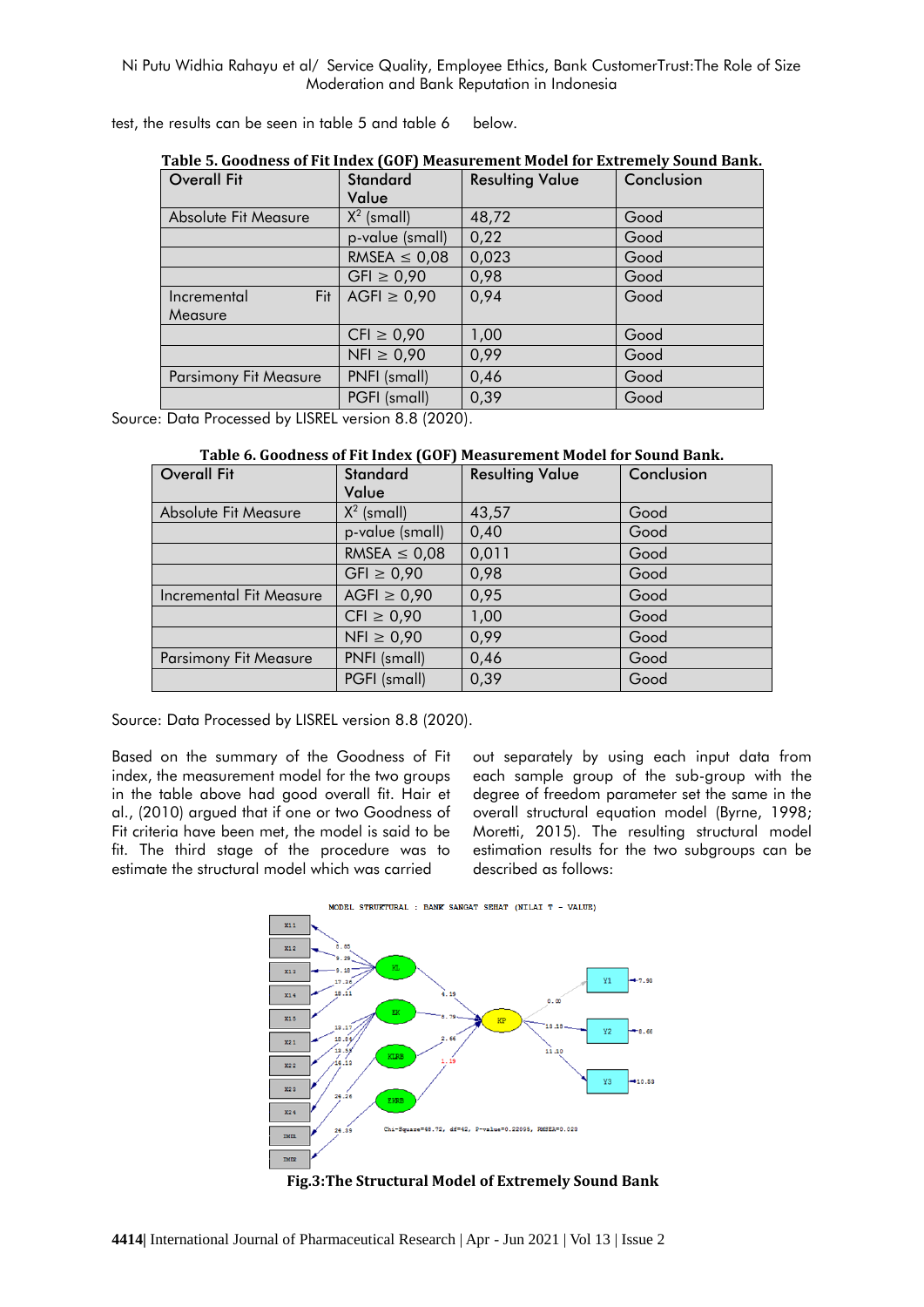Based on Figure 3, the structural equation model for the extremely sound bank group was obtained as follows:

```
Structural Equations
KP = 0.23*KL + 0.56*EK + 0.21*KLRB + 0.098*EKRB, Errorvar.= 0.40,R^* = 0.60(0.054)(0.066)(0.063) (0.080)(0.083)4.19
              8.79
                                                           6.05
                        2.66
                                    1.19
```
The coefficient of determination  $(R^2)$  was 0,60. This means that the variable service quality (KL), employee ethics (EK), bank reputation (RB) with moderation in the size of the bank group of extremely sound banks was able to explain the

trust variable (KP) by 60%. While the rest was influenced by other factors that were not included in the bank by 40%. Furthermore, the structural equation model for the sound bank group is shown in the following figure.





Based on Figure 4, the structural equation model for the sound bank group was obtained as follows:

```
Structural Equations
```
0.16\*KL + 0.71\*EK + 0.11\*KLRB + 0.038\*EKRB, Errorvar.= 0.54 ,  $R^2 = 0.46$ <br>(0.069) (0.075) (0.090) (0.081) (0.086)<br>-2.33 9.47 1.18 0.46 6.29 KF  $\equiv$ 

The coefficient of determination  $(R^2)$  was 0,46. This means that the variable service quality (KL), employee ethics (EK), bank reputation (RB) with moderation in the size of the bank group of sound bank was able to explain the trust variable (KP) by 46% while the rest was influenced by other factors that were not included in the bank by 54%. Thus, this method requires two structural equation modeling, namely a structural equation model which contains only the main effect and the second contains the main effect and the moderating effect.

The test results on the moderation effect on the structural equation model (overall model) obtained coefficient of determination  $(R^2)$  of 0,53 while the coefficient of determination (R2) of extremely sound bank increased to 0,60. Meanwhile, the coefficient of determination  $(R^2)$  of healthy banks decreased to 0,46. This showed

that the moderating variable in extremely sound bank and healthy bank had a strengthening or weakening effect on customer trust. Furthermore, the results of testing the moderation effect of extremely sound bank rose to 0,60, reflected that the higher the value of the bank size, the stronger the effect of customer trust. This suggested that the moderating variable on extremely sound bank size had strengthening effect on customer trust. Meanwhile, the results of testing the moderation effect of sound bank fell to 0,46, indicated that the lower the value of the bank size, the weaker the effect on customer trust. This suggested that the moderating variable on the sound bank size had debilitating effect on customer trust. Furthermore, the results of testing the moderation effect of extremely sound bank size can be seen in table 7 below.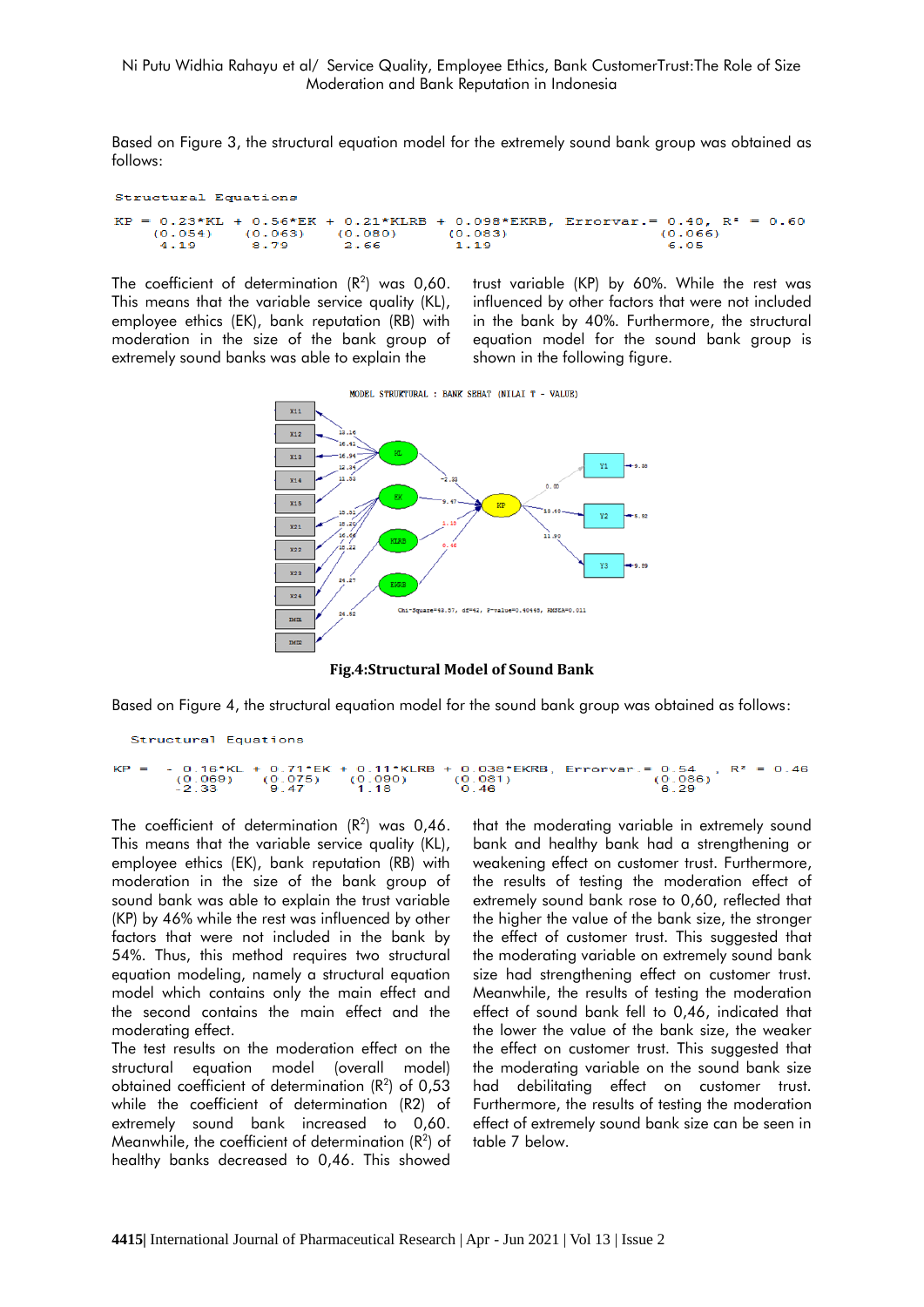| Hypoth         | Path                  |                                | <b>Moderation Value Effect</b> |           |      |            |  |  |
|----------------|-----------------------|--------------------------------|--------------------------------|-----------|------|------------|--|--|
| esis           | <b>Analysis</b>       | Overall<br>Moderati<br>t-value |                                | t-value   |      |            |  |  |
|                |                       |                                |                                | <b>on</b> |      |            |  |  |
| H.             | $KL \rightarrow KP$   | 0,097                          | 2,01                           | 0,23      | 4,19 | Strengthen |  |  |
| H <sub>2</sub> | $EK \rightarrow KP$   | 0,65                           | 12,51                          | 0,56      | 8,79 | Strengthen |  |  |
| $H_{3a}$       | $KLRB \rightarrow KP$ | 0,12                           | 1,96                           | 0,21      | 2,66 | Strengthen |  |  |
| $H_{3b}$       | $EKRB \rightarrow KP$ | 0,024                          | 0,41                           | 0,098     | 1,19 | Strengthen |  |  |

**Table 7. The Moderation Effect of Extremely Sound Bank Size**

Source: Data Processed by LISREL version 8.8 (2020).

In table 7, there were several differences in the coefficient and significance values, namely the  $H_{3a}$  and  $H_{3b}$  hypotheses in the extremely sound bank group, the size of the bank strengthened the effect of bank reputation on the relationship of service quality and employee ethics toward trust. Hypothesis  $(H_{3a})$  on the structural model (overall model), the coefficient value or  $\beta$  equal to 0,12-0,21 and Hypothesis  $(H_{3b})$  on the structural model

(overall model), the coefficient value or β equal to 0,024- 0,098. Thus, the hypothesis (H4b) was supported that there was a moderating effect of bank reputation on the relationship between service quality and employee ethics on trust with the inclusion of extremely sound bank size. Furthermore, the results of testing the moderating effect of the sound bank size can be seen in table 8 below.

**Table 8. The Effect of Moderation of Sound Bank Measure**

| <b>Hypothes</b> | Path                  |         | <b>Moderation Value Effect</b> |         |         |        |  |  |
|-----------------|-----------------------|---------|--------------------------------|---------|---------|--------|--|--|
| is.             | <b>Analysis</b>       | Overall | Moderatio<br>t-value           |         | t-value |        |  |  |
|                 |                       |         |                                | n       |         |        |  |  |
| $H_1$           | $KL \rightarrow KP$   | 0,097   | 2,01                           | $-0,16$ | $-2,33$ | Weaken |  |  |
| H <sub>2</sub>  | $EK \rightarrow KP$   | 0,65    | 12,51                          | 0,71    | 9,47    | Weaken |  |  |
| H3a             | $KLRB \rightarrow KP$ | 0,12    | 1,96                           | 0,11    | 1,18    | Weaken |  |  |
| H3b             | $EKRB \rightarrow KP$ | 0,024   | 0,41                           | 0,038   | 0,46    | Weaken |  |  |

Source: Data Processed by LISREL version 8.8 (2020).

In table 8, there were several differences in coefficient and significance values, namely the H3a and  $H_{3b}$  hypotheses in the sound bank group, bank size weakened the effect of bank reputation on the relationship of service quality toward trust, and conversely, bank size strengthened the effect of bank reputation on the relationship of employee ethics toward trust. Hypothesis  $(H_{3a})$  on the structural model (overall

# **DISCUSSION AND IMPLICATION**

The results of this study indicated that service quality had a positive and significant effect on customer trust in the bank. These findings support the results of previous studies which stated that service quality has positive and significant effect on trust (Boonlertvanich, 2019; Bravo et al., 2019; Namahoot and Laohavichien, 2018; Akter et al., 2013; Chenet et al., 2010; Poolthong. and Mandhacitara, 2009; Gounaris, 2005). Furthermore, employee ethics in the bank also had positive and significant effect on customer trust in the bank. This finding support the results of previous studies which state that employee

model), the value of the coefficient or  $β$  was  $0,12$ -0,11 and Hypothesis  $(H_{3b})$  on the structural model (overall model), the value of the coefficient or β was 0,024-0,038. Thus, the hypothesis  $(H_{4c})$  was supported that there was a moderating effect of bank reputation on the relationship of service quality and employee ethics toward trust with the inclusion of healthy bank measure.

ethics has positive and significant effect on trust (Nadeem dan Al-Imamy, 2020; Sharma dan Banati, 2020; Agag, 2019; Elbeltagi and Agag, 2016; Roman and Ruiz, 2005; Roman, 2003, Lagace et al., 2001).

Previous research has stated that service quality has a positive and significant effect on trust (Osakwe et al., 2020; Julian and Ramashesan, 1994). Previous research has stated that reputation has a positive and significant effect on trust (Osakwe et al., 2020; Stanaland et al., 2011; Yap et al., 2010; Keh and Xie, 2009; Adamson et al., 2003; Mcknight et al. , 2002). The results of this study indicated that the bank's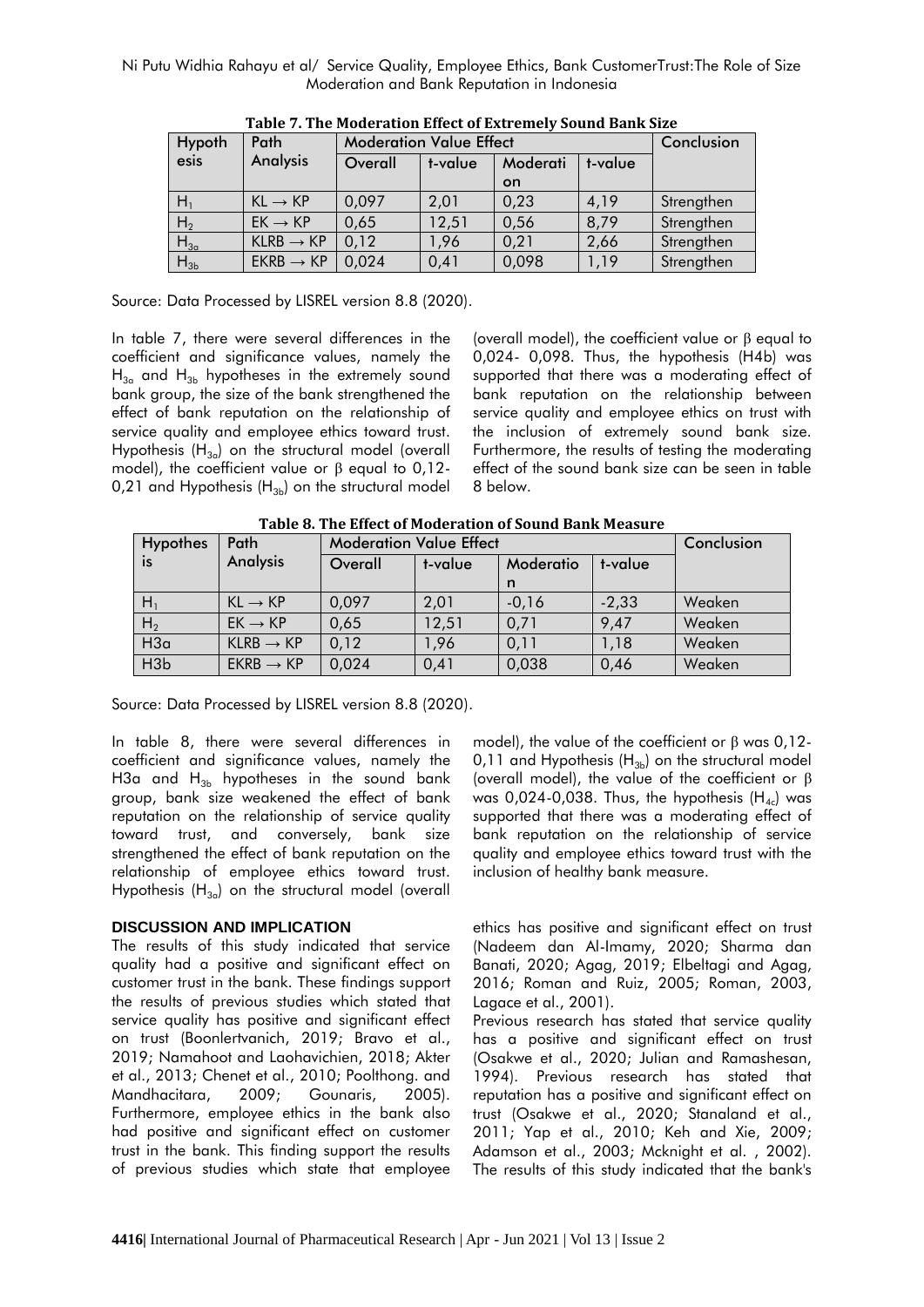reputation strengthened the relationship between service quality and trust. These findings confirm the research of Yap et al., (2010) which states that a bank's reputation can strengthen service quality on customer trust.

Previous research stated that ethical performance can affect reputation which will result in success or failure in the long term (Taysir and Pazarcik, 2013). The ethical crisis can be eroded by emphasizing the importance of good reputation (Linda, F. and Ferrel, O.C., 2009). The result of this study contradicts previous research which showed that in the context of banks in Indonesia, the reputation of the bank weakened the relationship between employee ethics and trust.

he results of this study also showed that there were differences in the moderating effect of bank size on the relationship between service quality and employee ethics on trust of bank customer in Indonesia. The bank's reputation strengthened the relationship between service quality and employee ethics towards trust in the extremely sound bank. While in healthy bank, the bank's reputation only strengthened the relationship of service quality toward bank customer trust. On the other hand, in sound bank, the bank's reputation weakened the ethical relationship between employees and the trust of bank customer. This finding reaffirms that the size of the bank does not matter. This is in line with the research of Paparoidamis et al., (2017) which stated that trusting behavior in a relationship tends to be inhibited by large company size due to increased organizational complexity.

# **Managerial Implication**

It is important for bank leaders to understand that trust in the bank is obtained by providing high service quality and good employee ethics at the bank. Bank leaders also need to maintain the reputation of the bank but do not depend on the bank size, because bank customers are more likely to make conclusion about the services and ethics of bank employees received by customers at the bank. Bank leaders should not assume that the size and reputation of the bank are indicators of trust. A bank that excels in service provision is the one that will be most successful in gaining customer trust.

When viewed from the service quality at extremely sound bank and sound bank, the reliability and assurance of bank employees are favored by bank customers. There are several things that must be considered in both extremely sound bank and sound bank, namely in terms of physical evidence, bank employees must have a neat appearance and the material is visually attractive. In terms of responsiveness, bank employees must inform bank customers precisely about the services to be provided. In terms of empathy, bank employees must focus on giving individual attention to customers, operating hours at the bank are suitable for all bank customers, and bank employees understand the specifics things explained by bank customers.

When viewed from the ethics of employees at extremely sound bank and sound bank, there are several things that must be considered, namely in terms of security, bank security policies must be easily understood by bank customers. Meanwhile, transactions that occur at sound bank must offer a safe payment method. In terms of confidentiality, in extremely sound bank, the bank must be able to explain more clearly how user information is used, the bank only uses the personal information of bank customers that is required for complete bank customer transaction, the information that needs to be provided regarding the privacy policy of bank customers is clearly presented. Meanwhile, when viewed in sound bank, the personal information of bank customers that needed to complete the customer transactions is appropriate to use. From nondeceptive perspective, at extremely sound bank and sound bank, bank employees should offer the benefits and characteristics of the product or service fairly. In terms of fulfillment on the extremely sound bank and the sound bank, the fees displayed on the bank are the actual amount, the customers can get their need from the bank, if the bank promises to do something at a certain time to the bank customer, the bank will do it.

When viewed from the bank's reputation, both at extremely sound bank and sound bank, there are several things that must be considered, namely regarding the admiration of the bank, trust in the bank, the bank's vision, bank management, and bank performance. Nevertheless, bank customers, both customers at extremely sound bank and customers at sound bank, still have trust toward the bank.

# **Research Scope and Direction for Further Research**

The results of this study should be seen from several limitations discussed below. First, there is still a lack of empirical research on bank reputation, bank size, and employee ethics. Thus, further research is expected to be able to reexamine the size, reputation and ethics of the bank. Future research is expected to include variables that are not included in the model such as online service quality, customer satisfaction, and re-transaction intention of bank customer to make the model more comprehensive.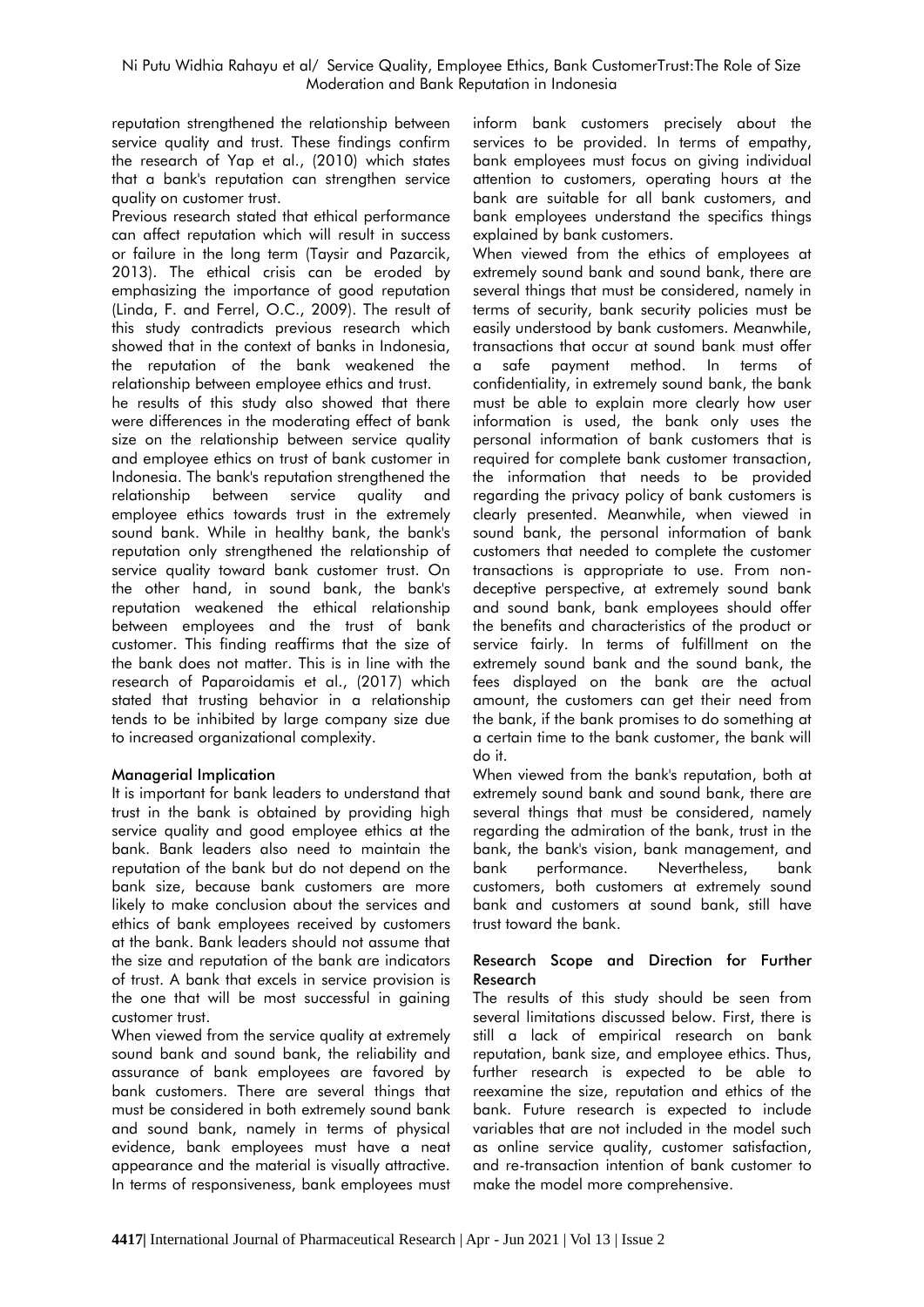Second, the scope of this study is limited in Indonesia in the context of extremely sound banks and sound banks, so the research results are less varied. Thus, further research is expected to examine in the context of an unsound bank,

#### **REFERENCES**

- 1. Babbar, S. (2005). Service Quality and Business Ethics. International Journal of Services Operations Management. 1(3), 203-219.
- 2. Boonlertvanich, K. (2019). Service Quality, Satisfaction, Trust, and Loyalty: The Moderating Role of Main-Bank and Wealth Status. International Journal of Bank Marketing, 37(1), 278-302.
- 3. Casalo, L.V., Flavian, C., Guinaliu, M. (2007). The Role of Security, Privacy, Usability and Reputation in The Development of Online Banking. Online Information Review, 31(5), 583- 603.
- 4. Chenet, P., Dagger, T.S., & O'Sullivan, D. (2010). Service Quality, Trust, Commitment and Service Differentiation in Business Relationships. Journal of Services Marketing, 24(5), 336-346.
- 5. Cho, J.E. & Hu, H. (2009). The Effect of Service Quality on Trust and Commitment Varying Across Generations. International Journal of Consumer Studies, 33, 468-476.
- 6. Chou, S., Chen, C.W. (2018). The Influences of Relational Benefits on Repurchase Intention in Service Contexts: The Roles of Gratitude, Trust and Commitment. Journal of Business & Industrial Marketing.
- 7. Doney, P.M. & Cannon, J.P. (1997). An Examination of the Nature of Trust in Buyer-Seller Relationships. Journal of Marketing. 61, 35- 51.
- 8. Eisingerich, A.B. & Bell, S.J. (2008). Perceived Service Quality and Customer Trust: Does Enhancing Customers' Service Knowledge Matter? Journal of Service Research, 10(3), 256-268.
- 9. Elbeltagi, I & Agag, G. (2016). E-Retailing Ethics and Its Impact on Customer Satisfaction and Repurchase Intention: A Cultural and Commitment-Trust Theory Perspective. Internet Research, 26(1), 288-310.
- 10. Gounaris, S.P. (2005). Trust and Commitment Influences on Customer Retention: Insights from Business-to-Business Services. Journal of Business Research, 58, 126-140.
- 11. Hair, J.F. Jr, Sarstedt, M., Hopkins, L., Kuppelwieser, V.G. (2014). Partial Least Squares Structural Equation Modeling (PLS-SEM): An Emerging Tool in Business Research, European Business Review, 26(2), 106-121.
- 12. Hellier, P.K., Geursen, P.M., Carr, R.A., & Rickard, J.A. (2003). Customer Repurchase Intention a General Structural Equation Model.

because there may be different expectations regarding service quality and employee ethics at an unsound bank to gain the trust of bank customers.

European Journal of Marketing, 37(11/12), 1762- 1800.

- 13. Julian, C.C., Ramaseshan, B. A. (1994). The Role of Customer-Contact Personnel in The Marketing of a Retail Bank's Services. International Journal of Retail and Distribution Management. 22(5), 29-34.
- 14. Lassar, W.M., Manolis, C., Winsor, R.D. (2000). Service Quality Perspectives and Satisfaction in Private Banking. Journal of Services Marketing, 14(3), 244-271.
- 15. McAlexander, J.H. & Scammon, D.L. (1988). Are Disclosures Sufficient? A Micro Analysis of Impact in The Financial Services Market. Journal of Public Policy & Marketing, 7, 185-220.
- 16. Mukherjee, A., Nath, P. (2003). A model of trust in online relationship banking. International Journal of Bank Marketing. 21(1), 5-15.
- 17. Namahoot, K.S. & Laohavichien, T. (2018). Assessing The Intentions to Use Internet Banking: The Role of Perceived Risk and Trust as Mediating Factors. International Journal of Bank Marketing.
- 18. Ou, W.M., Abratt, R., Dion, P. (2006). The Influence of Retailer Reputation on Store Patronage. Journal of Retailing and Consumer Services. 13, 221-230.
- 19. Paparoidamis, N.G., Katsikeas, C.S., Chumpitaz, R. (2017). The role of supplier performance in building customer trust and loyalty: A crosscountry examination. Industrial Marketing Management.
- 20. Pardun, C.J. & Lamb, L. (1999). Corporate Websites in Traditional Print Advertisements. Internet Research, 9(2), pp. 93-100.
- 21. Poolthong, Y., Mandhachitara, R. (2009). Customer Expectations of CSR, Perceived Service Quality and Brand Effect in Thai Retail Banking. International Journal of Bank Marketing. 27(6), 408-427.
- 22. Roman, S. & Ruiz, S. (2005). Relationship Outcomes of Perceived Ethical Sales Behavior: The Customer's Perspective. Journal of Business Research, 58, 439-445.
- 23. Roman, S. (2003). The Impact of Ethical Sales Behaviour on Customer Satisfaction, Trust and Loyalty to the Company: An Empirical Study in the Financial Services Industry. Journal of Marketing Management. 9, 915-939.
- 24. Roman, S. (2007). The Ethics of Online Retailing: a Scale Development and Validation from The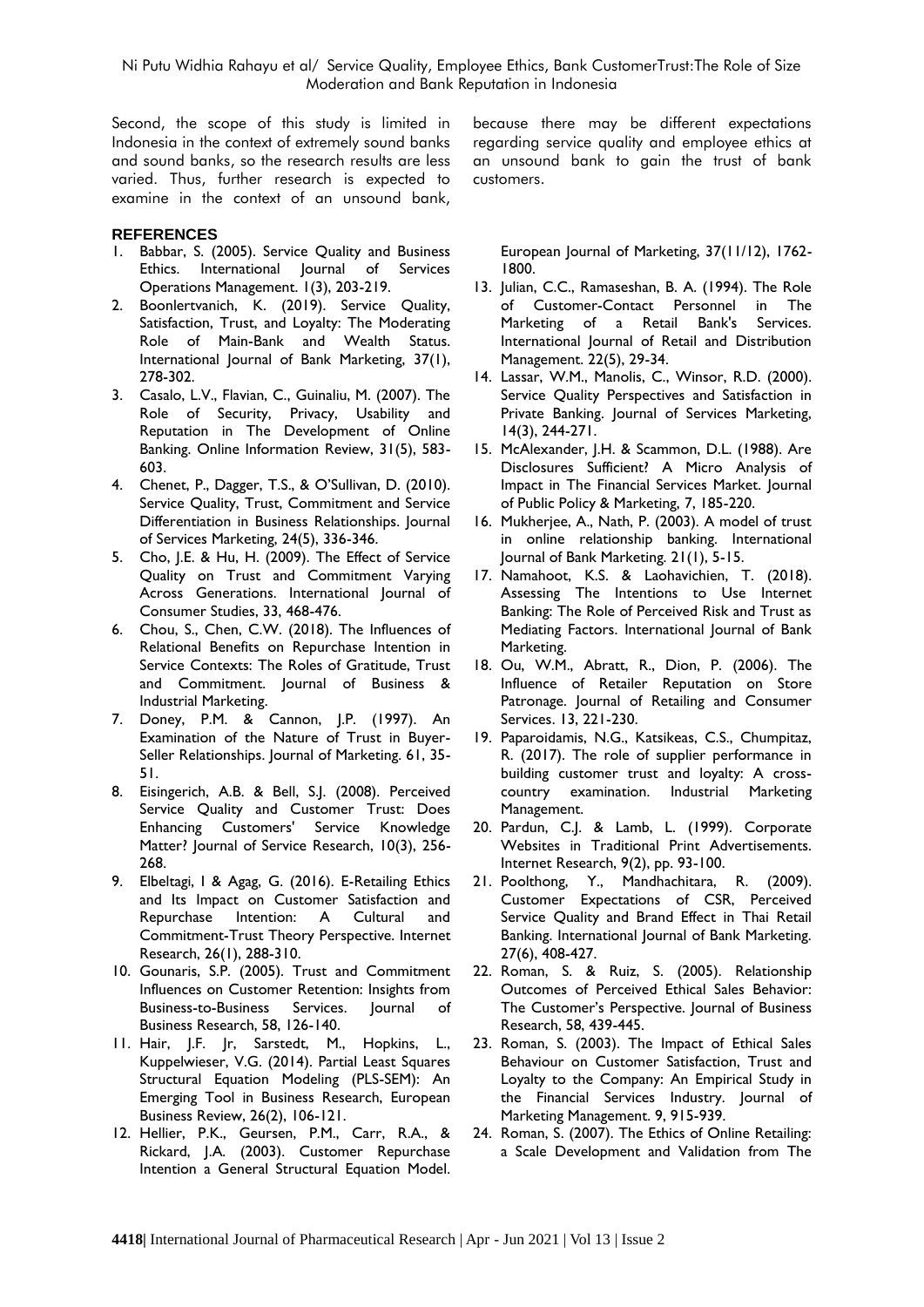Consumers' Perspective. Journal of Business Ethics, 72 (2), 131-148.

- 25. Yang, Z, Ngo, Q.V, Chen, Y., Xuan, C., Nguyen, T., Hoang, H.T. (2019). Does Ethics Perception Foster Consumer Repurchase Intention? Role of Trust, Perceived Uncertainty, and Shopping Habit. SAGE Open, 1-13.
- 26. Yap, K.B., Wong, D.H., Loh, C., Bak, R. (2010). Offline and Online Banking-Where To Draw The Line When Building Trust in e-Banking? International Journal of Bank Marketing. 28(1), 27-46.
- 27. Adamson, I., Chan, K.M., Handford, D. (2003). Relationship Marketing: Customer Commitment and Trust as a Strategy for The Smaller Hong Kong Corporate Banking Sector. International Journal of Bank Marketing, 21(6), 347-358.
- 28. Agag, G. (2019). E-Commerce Ethics and Its Impact on Buyer Repurchase Intentions and Loyalty: An Empirical Study of Small and Medium Egyptian Businesses. Journal of Business Ethics. 154, 389-410.
- 29. Akter, S., Ray, P., D'Ambra, J. (2013). Continuance of MHealth Services at The Bottom of The Pyramid: The Roles of Service Quality and Trust. Electronic Markets, 23, 29-47.
- 30. Anderson, E., Weitz, B. (1989). Determinants of Continuity in Conventional Industrial Channel Dyads. Marketing Science, 4, 310-322.
- 31. Angur, M.G., Nataraajan, R., Jahera, J.S. Jr. (1999). Service Quality in The Banking Industry: an Assessment in a Developing Economy. International Journal of Bank Marketing, 17(3), 116-123.
- 32. Aramburu, I.A., Pescador, I.G. (2017). The Effects of Corporate Social Responsibility on Customer Loyalty: The Mediating Effect of Reputation in Cooperative Banks Versus Commercial Banks in the Basque Country. Journal of Business Ethics.
- 33. Babakus, E., Boller, G.W. (1992). An Empirical Assessment of The SERVQUAL Scale. Journal of Business Research, 24, 253-268.
- 34. Barnett, M. L., Jermier, J. M., & Lafferty, B. A. (2006). Corporate Reputation: The Definitional Landscape. Corporate Reputation Review, 9 (1), 26-38.
- 35. Bartikowski, B., Walsh, G., Beatty, S.E., (2011). Culture and Age as Moderators in The Corporate Reputation and Loyalty Relationship. Journal of Business Research. 64 (9), 966-972.
- 36. Bloemer, J. Ruyter, K.D., Wetzels, M. (1999). Linking Perceived Service Quality and Service Loyalty: a Multi-Dimensional Perspective. European Journal of Marketing, 33(11/12), 1082- 1106.
- 37. Bontis, N., Booker, L.D., Serenko, A. (2007). The Mediating Effect of Organizational Reputation on Customer Loyalty and Service Recommendation in The Banking Industry. Management Decision, 45 (9), 1426-1445.
- 38. Bravo, R., Martinez, E., Miguel, P, J. (2019). Effects of Customer Perceptions in Multichannel Retail Banking. International Journal of Bank Marketing.
- 39. Caruana, A., Ewing, M.T. (2010). How Corporate Reputation, Quality, and Value Influence Online Loyalty. Journal of Business Research. 63, 1103- 1110.
- 40. Caruana, A. (2002). Service loyalty: The Effects of Service Quality and The Mediating Role of Customer Satisfaction. European Journal of Marketing, 36 (7/8), 811-828.
- 41. Chai, J.C.Y., Malhotra, N.K., Alpert, F. (2015). A Two-Dimensional Model of Trust-Value-Loyalty in Service Relationships. Journal of Retailing and Consumer Services. 26, 23-31.
- 42. Chen, S.C., Dhillon, G.S. (2003). Interpreting Dimensions of Consumer Trust in E-commerce. Information Technology and Management. 4 (2- 3), 303-318.
- 43. Chi Cui, Lewis, B.R., Park, W. (2003). Service Quality Measurement in The Banking Sector in South Korea. [International Journal of Bank](https://www.emerald.com/insight/publication/issn/0265-2323)  [Marketing,](https://www.emerald.com/insight/publication/issn/0265-2323) 21(4), 191-201.
- 44. Chiou, J., Droge, C. (2006). Service Quality, Trust, Specific Asset Investment, and Expertise: Direct and Indirect Effects in a Satisfaction-Loyalty Framework. Journal of the Academy of Marketing Science, 34(4), 613-627.
- 45. Chiu, C. M., Hsu, M.H., Lai, H., Chang, C.M. (2012). Re-Examining The Influence of Trust on Online Repeat Purchase Intention: The Moderating Role of Habit and its Antecedents. Decision Support Systems, 54(4), 835-845.
- 46. Chiu, C.M., Chang, C.C., Cheng, H.L., Fang, Y.H. (2009). Determinants of Customer Repurchase Intention in Online Shopping. Online Information Review, 33(4), 761-784.
- 47. Chun, R. (2005). Ethical Character and Virtue of Organizations: An Empirical Assessment and Strategic Implications. Journal of Business Ethics, 57(3), 269-284.
- 48. Cronin, J.J.Jr., Taylor, S.A. (1992). Measuring Service Quality: a Reexamination and Extension. Journal of Marketing, 56(3), 55-68.
- 49. Crosby, L.A., Evans, K.R., Cowles, D. (1990). Relationship Quality in Services Selling: an Interpersonal Influence Perspective. Journal of Marketing, 54, 68-81.
- 50. Dunfee, T.W., Gunther, R. (1999). Ethical Issues in Financial Services. Business and Society Review. 104(1), 5-12.
- 51. Engizek, N., Yasin, B. (2017). How CSR and Overall Service Quality Lead to Affective Commitment: Mediating Role of Company Reputation. Social Responsibility Journal. 13(1).
- 52. Ercis, A., Unal, S., Candan, F.B., & Yildirim, H. (2012). The Effect of Brand Satisfaction, Trust and Brand Commitment on Loyalty and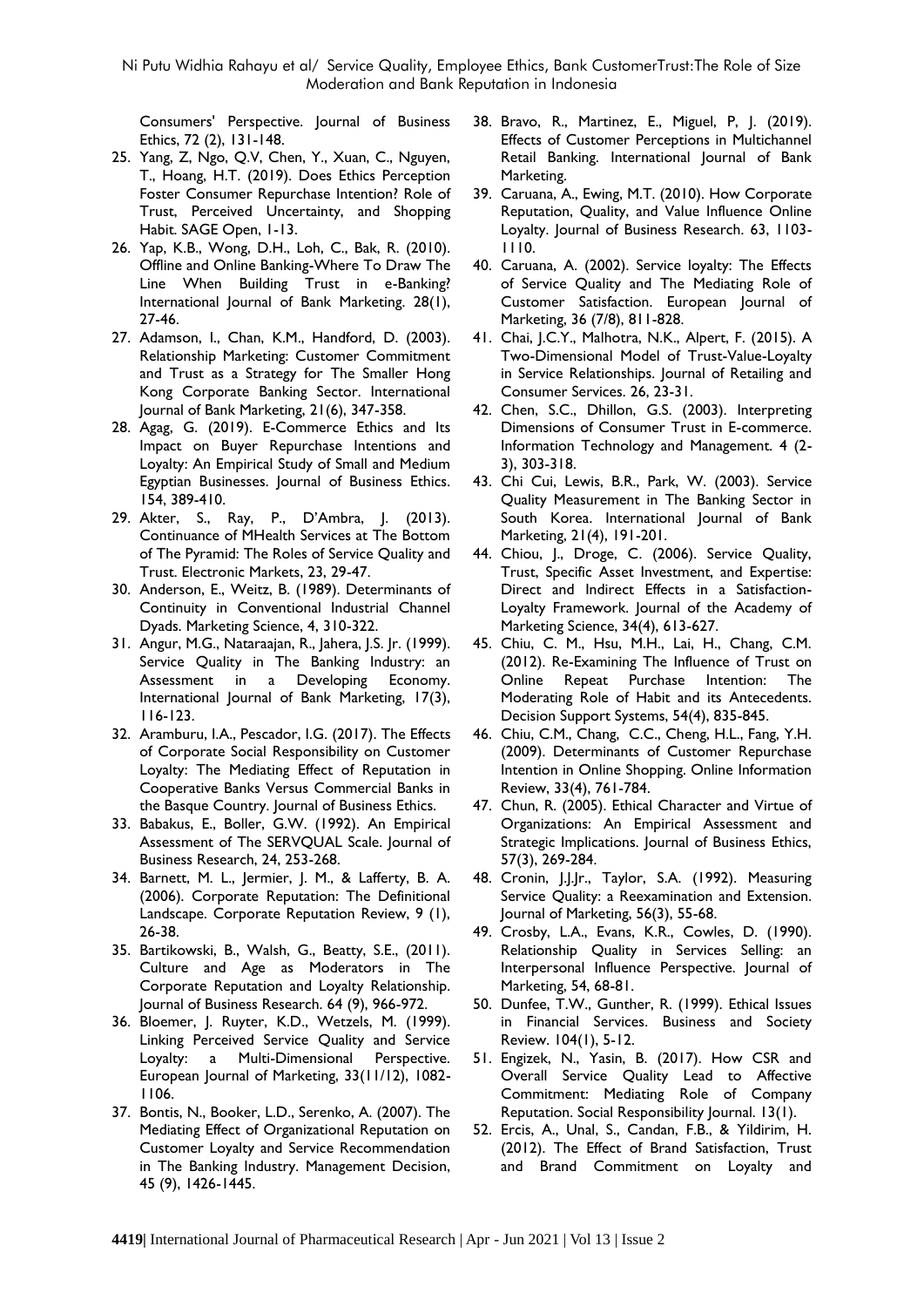Repurchase Intentions. Procedia-Social and Behavioral Sciences, 58, 1395-1404.

- 53. Ert, E., Fleischer, A., Magen, N. (2016). Trust and Reputation in The Sharing Economy: The Role of Personal Photos in Airbnb. Tourism Management, 55, 62-73.
- 54. Fombrun, C.J., Gardberg, N., (2000). Who's Tops in Corporate Reputation?. Corporate Reputation Review. 3(1), 13-17.
- 55. Ganesan, P., Sridhar, M. (2016). Service Innovation and Customer Performance of Telecommunication Service Provider: A Study on Mediation Effect of Corporate Reputation. Corporate Reputation Review, 19 (1), 77-101.
- 56. Gjerde, K.A.P., Slotnick, S.A. 2004. Quality and Reputation: The Effects of External and Internal Factors Over Time. International Journal Production Economics, 89, 1-20.
- 57. Heinberg, M., Ozkaya, H.E., Taube, M. (2018). Do Corporate Image and Reputation Drive Brand Equity in India and China? Similarities and Differences. Journal of Business Research. 86, 259-268.
- 58. Hung, S.W., Cheng, M.J., Chen, P.C. (2012). Reexamining The Factors for Trust in Cultivating Online Customer Repurchase Intentions: The Moderating Effect of Perceived Waiting. International Journal of Human-Computer Interaction, 28 (10), 666-677.
- 59. Hurley, R., Gong, X., Waqar, A. (2014). Understanding The Loss of Trust in Large Banks. International Journal of Bank Marketing. 32(5), 348-366.
- 60. Jalilvand, M.R., Leila Nasrolahi Vosta Hamze Kazemi Mahyari Javad Khazaei Pool. (2017). Social Responsibility Influence on Customer Trust in Hotels: Mediating Effects of Reputation and Word-of-Mouth. Tourism Review. 72 (1).
- 61. Jarvenpaa, S.L., Tractinsky, N., Vitale, M. (2000). Consumer Trust in an Internet Store. Information Technology and Management. 1, 45- 71.
- 62. Jin, B., Park, J.Y., Kim, J. (2008). Cross-Cultural Examination of The Relationships Among Firm Reputation, E-Satisfaction, E-Trust, and E-Loyalty. International Marketing Review. 25 (3), 324–337.
- 63. Johnson, D., Grayson, K. (2005). Cognitive and Affective Trust in Service Relationships. Journal of Business Research, 58, 500-507.
- 64. Joreskoq, K.G. dan Dag Sorbom. (1993). LISREL 8 : Structural Equation Modeling With The Simplis Command Language. Scientific Software International Inc. Chicago.
- 65. Kaura, V., Prasad, C.S.D., Sharma, S. (2015). Service Quality, Service Convenience, Price and Fairness, Customer Loyalty, and The Mediating Role of Customer Satisfaction. International Journal of Bank Marketing. 33(4).
- 66. Keh, H.T., Xie, Y. (2009). Corporate Reputation and Customer Behavioral Intentions: The Roles

of Trust, Identification and Commitment. Industrial Marketing Management, 38, 732-742.

- 67. Kotha, S., Rajgopal, S., & Rindova, V. (2001). Reputation Building and Performance: An Empirical Analysis of The Top-50 Pure Internet Firms. European Management Journal. 19 (6), 571-586.
- 68. Lagace, R.R., Dahlstrom, R., Gassenheimer, J.B. (1991). The Relevance of Ethical Salesperson Behavior on Relationship Quality: The Pharmaceutical Industry. Journal Personal Selling Sales Management, 11, 39-47.
- 69. Lewis, B.R., Soureli, M., (2006). The Antecedents of Consumer Loyalty in Retail Banking. Journal of Consumer Behaviour: Int. Res. Rev. 5 (1), 15-31.
- 70. McKnight, D.H., Cummings, L.L., Chervany, N.L. (1998). Initial Trust Formation in New Organizational Relationships. Academy of Management Review. 23 (3), 473-490.
- 71. McKnight, D.H., Choudhury, V.,C. Kacmar. (2002). The Impact of Initial Consumer Trust on Intentions to Transact With a Website: a Trust Building Model. Journal of Strategic Information Systems. 11, 297-323.
- 72. Mittal, S., Gera, R., Batra, D.K. (2015). An Evaluation of an Integrated Perspective of Perceived Service Quality for Retail Banking Services in India. International Journal of Bank Marketing, 33(3), 330-350.
- 73. Moghavvemi, S., Lee, S.T., Lee, S.P. (2018). Perceived Overall Service Quality and Customer Satisfaction: A Comparative Analysis Between Local and Foreign Banks in Malaysia. International Journal of Bank Marketing.
- 74. Moorman, C., Deshpande, R., Zaltman, G., (1993). Factors Affecting Trust in Market Research Relationships. Journal of Marketing, 57 (1), 81-101.
- 75. Moretti, Michela C., Mason Andrea. (2015). Antecedents and Moderators of Golf Tourists Behavioral Intentions. Euro Med Journal of Business. 10 (3), 338-359.
- 76. Nadeem, W., Al-Imamy, S. (2020). Do Ethics Drive Value Co-Creation on Digital Sharing Economy Platforms. Journal of Retailing and Consumer Services. 55. 102095.
- 77. Nguyen, N. LeBlanc, G. (2001). Image and Reputation of higher education institutions in students retention decisions. The International Journal of Educational Management. 15(6), 303- 311.
- 78. Nora, L. (2019). Trust, Commitment, and Customer Knowledge: Clarifying Relational Commitments and Linking Them to Repurchasing Intentions. Management Decision.
- 79. Osakwe, C.N., Ruiz, B., Amegbe, H., Chinje, N.B., Cheah, J.H., Ramayah, T. (2020). A Multi-Country Study of Bank Reputation Among Customers in Africa: Key Antecedents and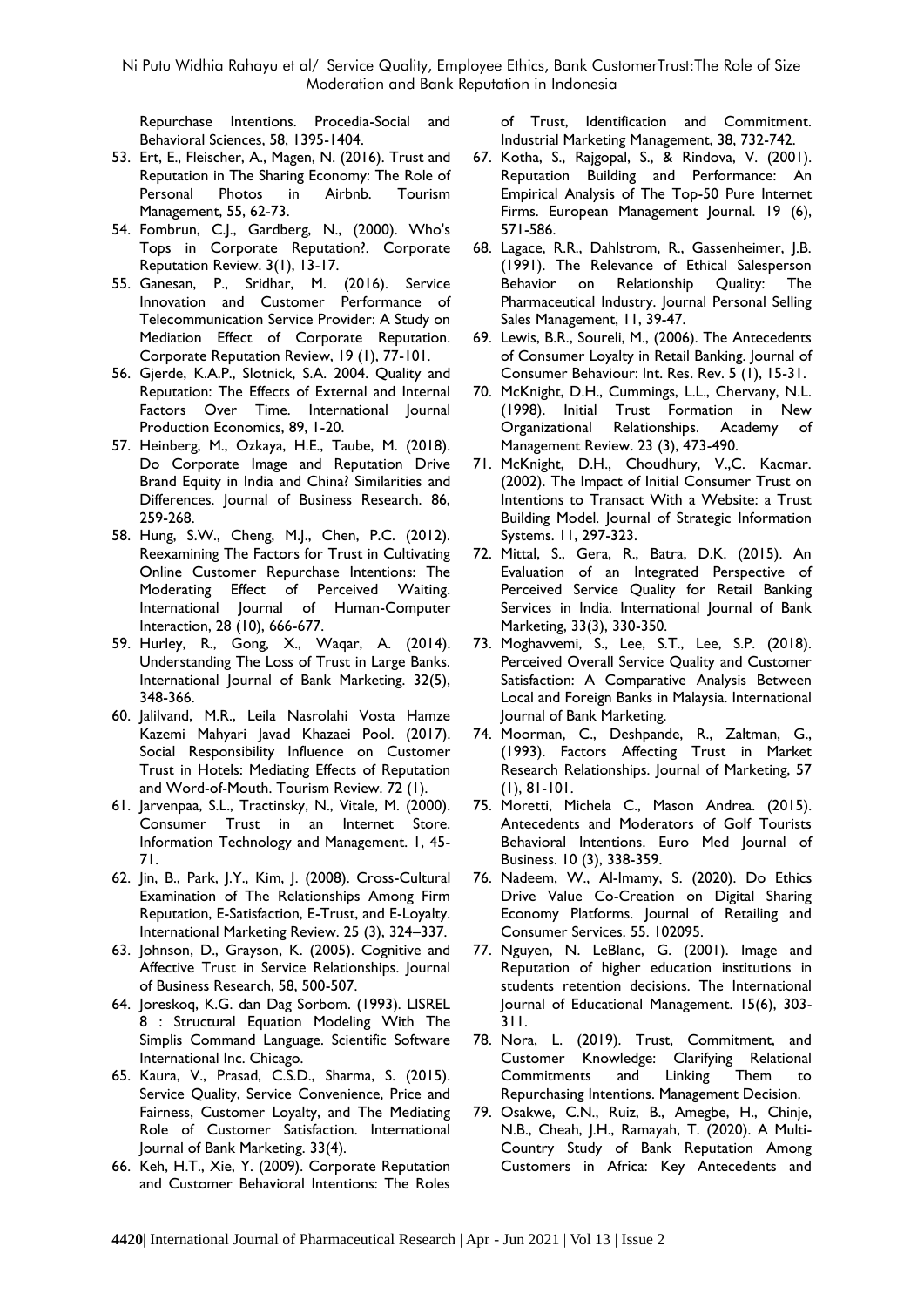Consequences. Journal of Retailing and Consumer Services. 56, 102182.

- 80. Ozkan, O., Tektas, PB. (2016). Pre-Recovery Emotions and Satisfaction: A Moderated Mediation Model of Service Recovery and Reputation in The Banking Sector. European Management Journal.1-8.
- 81. Parasuraman, A., Zeithaml, V.A., Berry, L.L. (1985). A Conceptual Model of Service Quality and Its Implications for Future Research. Journal of Marketing, 49, 41-50.
- 82. Parasuraman, A., Zeithaml, V.A., Berry, L.L. (1988). SERVQUAL: A Multiple-Item Scale for Measuring Consumer Perceptions of Service Quality. Journal of Retailing, 64, 12-40.
- 83. Parasuraman, Z., Zeithaml, V.A., Malhotra, A. (2005). E-S-QUAL A Multiple Item Scale for Assessing Electronic Service Quality. Journal of Service Research. 213-233.
- 84. Park, J., Lee, H., Kim, C. (2014). Corporate Social Responsibilities, Consumer Trust and Corporate Reputation: South Korean Consumers Perspectives. Journal of Business Research. 67, 295-302.
- 85. Pauline, W.J., Plasmeijer, V.E., Raaij, V.W.F., (2017). Banking System Trust, Bank Trust, and Bank Loyalty, International Journal of Bank Marketing, 35(1).
- 86. Bank Indonesia. (2006, Januari 30). Peraturan Bank Indonesia No 8/4/PBI/2006 Pelaksanaan Good Corporate Governance Bank Umum. Retrieved from [https://www.bi.go.id.](https://www.bi.go.id/)
- 87. Kantor Bank BCA Di Seluruh Indonesia. Alamat Bank. Retrieved from [https://www.alamatbank.com.](https://www.alamatbank.com./)
- 88. Otoritas Jasa Keuangan Republik Indonesia. (2016, Januari 27). Perbankan, Regulasi, Peraturan Otoritas Jasa Keuangan, Penilaian Tingkat Kesehatan Bank Umum. Otoritas Jasa Keuangan. Retrieved from [https://www.ojk.go.id.](https://www.ojk.go.id/)
- 89. Otoritas Jasa Keuangan Republik Indonesia. (2016, Oktober 19). Perbankan, Data dan Statistik, Direktori Perbankan Indonesia Baru, Jaringan Kantor Perbankan Indonesia 2016. Otoritas Jasa Keuangan. Retrieved from [https://www.ojk.go.id.](https://www.ojk.go.id/)
- 90. Pirson, M., Malhotra, D. (2008). Unconventional Insights for Managing Stakeholder Trust. Sloan Management Review.
- 91. Roman, S., Cuestas, P.J. (2008). The Perceptions of Consumers Regarding Online Retailers' Ethics and Their Relationship with Consumers' General Internet Expertise and Word of Mouth: A Preliminary Analysis. Journal of Business Ethics. 83, 641-656.
- 92. Roman, S., Munuera, J.L. (2005). Determinants and Consequences of Ethical Behaviour: An Empirical Study of Salespeople. European Journal of Marketing. 39(5/6), 473-495.
- 93. Ruiz, B., Antonio, J., Antonio, G., Revilla, J. (2016). Antecedents and Consequences of Bank Reputation: a Comparison of The United Kingdom and Spain. International Marketing Review, 33 (6).
- 94. Schultz, M., Mouritsen, J., Gabrielsen, G. (2001). Sticky Reputation: Analyzing a Ranking System. Corporate Reputation Review. 4(1), 24-41.
- 95. Schumann, J.H., Wangenheim, F.V., Stringfellow, A., Yang, Z., Praxmarer, S., Jimenez, F.R., Blazevic, V., Shannon, R.M., Shainesh, G., & Komor, M. (2010). Drivers of Trust in Relational Service Exchange: Understanding the Importance of Cross-Cultural Differences. Journal of Service Research, 13, 453-468.
- 96. Sekhon, H., Ennew, C., Kharouf, H., Devlin, J. (2014). Trustworthiness and trust: Influences and implications. Journal of Marketing Management, 30, 409-430.
- 97. Shainesh, G. (2012). Effects of Trustworthiness and Trust on Loyalty Intentions Validating a Parsimonious Model in Banking. International Journal of Bank Marketing. 30(4), 267-279.
- 98. Sharma, A., Banati, H. (2020). Building a Trustworthy Ethical Approach to Cloud Computing. In: Data Communication and Networks. Springer, Singapore, pp. 159-181.
- 99. Sheppard, B.H., Sherman, D.M. (1998). The Grammars of Trust: A Model and General Implications. Academy of Management Review, 23, 422-437.
- 100.Silverman, G. (2001). The Secrets of Word of Mouth Marketing: How to Trigger Exponential Sales Through Runaway Word of Mouth. New York: AMACOM.
- 101.Stanaland, A.J.S., Lwin, M.O., Murphy, P.E. (2011). Consumer Perceptions of the Antecedents and Consequences of Corporate Social Responsibility. Journal of Business Ethics. 102, 47-55.
- 102.Sullivan, Y.W., Kim, J. (2018). Assessing The Effects of Consumers Product Evaluations and Trust on Repurchase Intention in E-Commerce Environments. International Journal of Information Management. 39, 199-219.
- 103.Sultan, P., Wong, H.Y. (2012). Service Quality in a Higher Education Context: an Integrated Model. Asia Pacific Journal of Marketing and Logistics, 24(5), 755-784.
- 104.Swoboda, B., Hirschmann, J. (2017). Perceptions and Effects of Cross-National Corporate Reputation: The Role of Hofstede's Cultural Value Approach. International Marketing Review. 1-26.
- 105.Tang, W. (2007). Impact of Corporate Image and Corporate Reputation on Customer Loyalty: A Review. Management Science and Engineering, 1 (2), 57-62.
- 106.Taysir, E.A., Pazarcik, Y. (2013). Business Ethics, Social Responsibility and Corporate Governance: